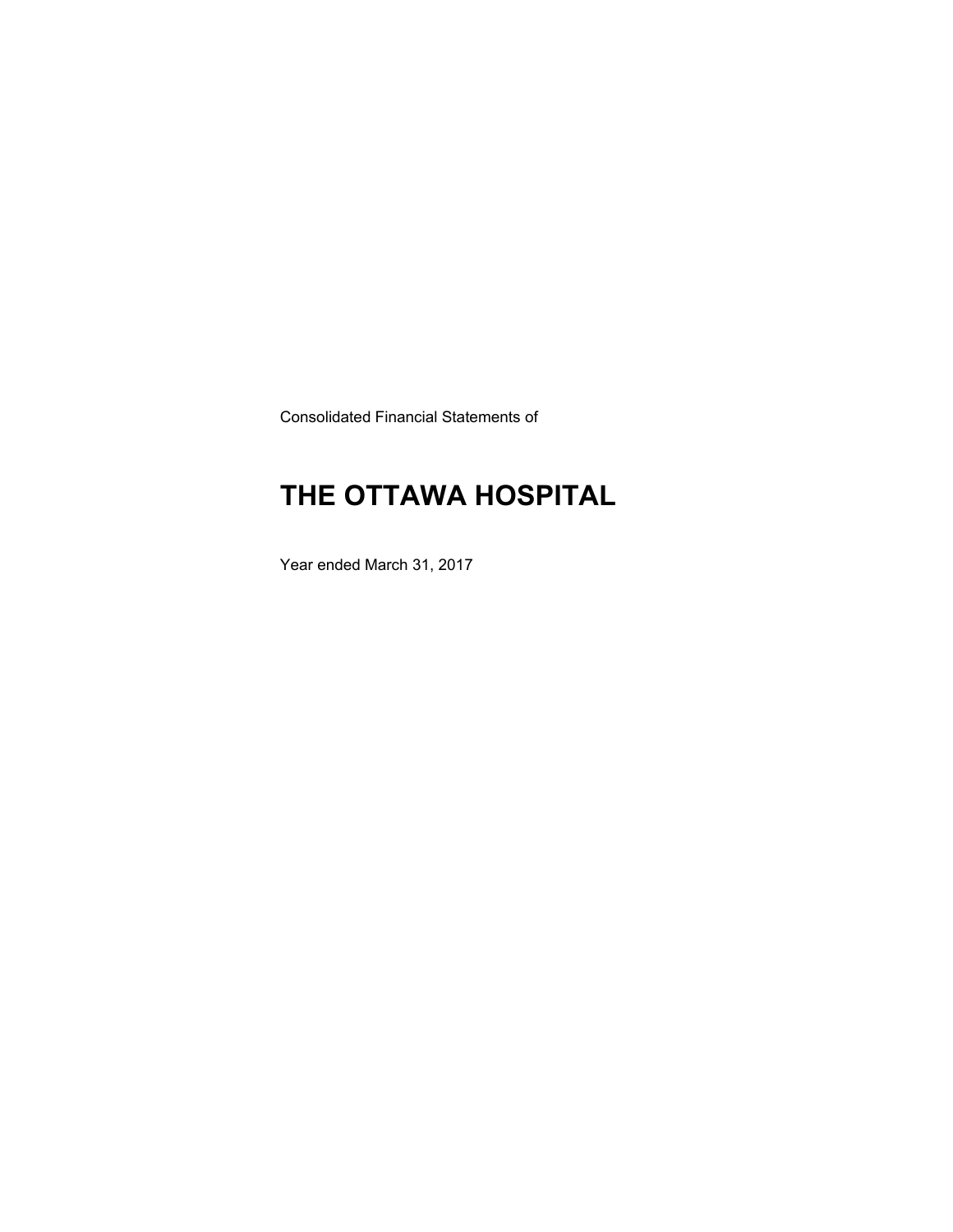Consolidated Financial Statements

Year ended March 31, 2017

Page

| Independent Auditors' Report                        | $1 - 2$ |
|-----------------------------------------------------|---------|
| <b>Consolidated Statement of Financial Position</b> | 3       |
| <b>Consolidated Statement of Operations</b>         |         |
| Consolidated Statement of Change in Net Assets      | 5       |
| <b>Consolidated Statement of Cash Flows</b>         | 6       |
| Notes to Consolidated Financial Statements          | 7-23    |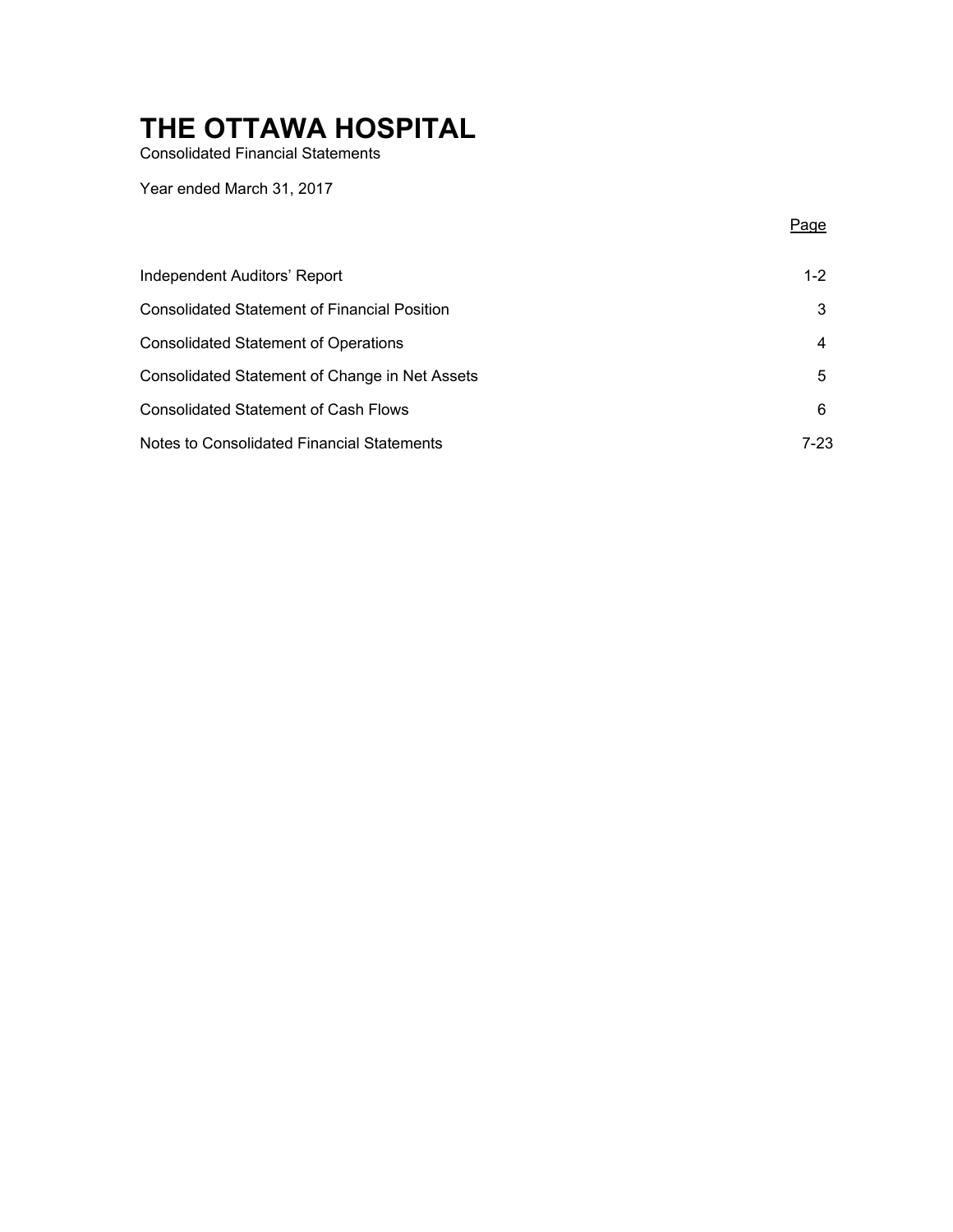

KPMG LLP 150 Elgin Street, Suite 1800 Ottawa ON K2P 2P8 Canada Telephone 613-212-5764 Fax 613-212-2896

### **INDEPENDENT AUDITORS' REPORT**

 To the Board of Governors of The Ottawa Hospital and the Ministry of Health and Long-Term Care of Ontario

 Hospital (the "Hospital"), which comprise the consolidated statement of financial position as at March 31, 2017, the consolidated statements of operations, changes in We have audited the accompanying consolidated financial statements of The Ottawa net assets and cash flows for the year then ended, and notes, comprising a summary of significant accounting policies and other explanatory information.

### *Management's Responsibility for the Consolidated Financial Statements*

 consolidated financial statements in accordance with Canadian public sector accounting standards, and for such internal control as management determines is necessary to enable the preparation of consolidated financial statements that are free Management is responsible for the preparation and fair presentation of these from material misstatement, whether due to fraud or error.

#### *Auditors' Responsibility*

 Our responsibility is to express an opinion on these consolidated financial statements based on our audit. We conducted our audit in accordance with Canadian generally accepted auditing standards. Those standards require that we comply with ethical requirements and plan and perform the audit to obtain reasonable assurance about whether the consolidated financial statements are free from material misstatement.

 An audit involves performing procedures to obtain audit evidence about the amounts depend on our judgment, including the assessment of the risks of material In making those risk assessments, we consider internal control relevant to the entity's An audit also includes evaluating the appropriateness of accounting policies used and disclosures in the consolidated financial statements. The procedures selected misstatement of the consolidated financial statements, whether due to fraud or error. preparation and fair presentation of the consolidated financial statements in order to design audit procedures that are appropriate in the circumstances, but not for the purpose of expressing an opinion on the effectiveness of the entity's internal control. and the reasonableness of accounting estimates made by management, as well as evaluating the overall presentation of the consolidated financial statements.

 We believe that the audit evidence we have obtained is sufficient and appropriate to provide a basis for our audit opinion.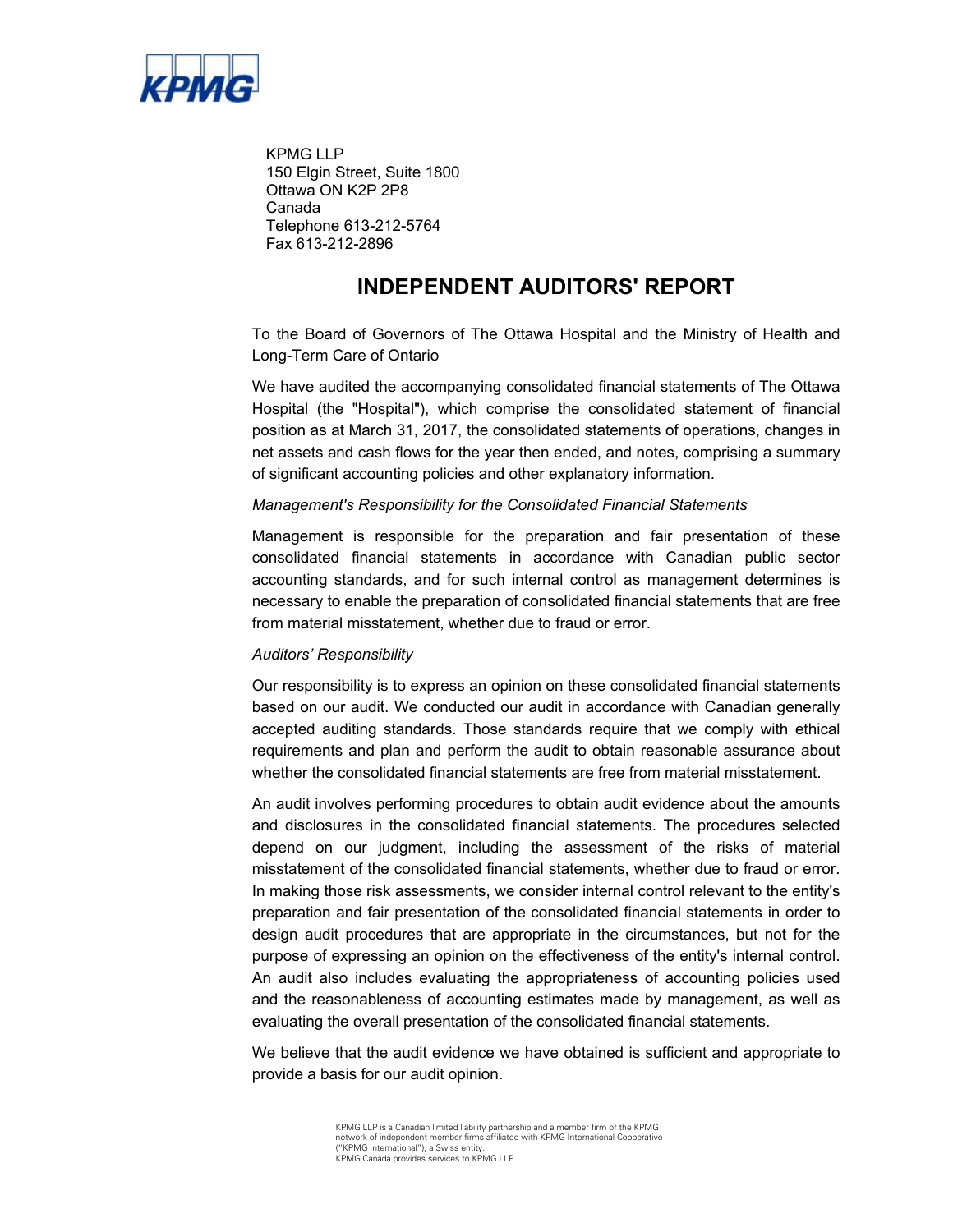

### Opinion

 ended in accordance with Canadian public sector accounting standards. In our opinion, the consolidated financial statements present fairly, in all material respects, the financial position of The Ottawa Hospital as at March 31, 2017, and its results of operations, changes in net assets and its cash flows for the year then

### *Other Matter*

 The financial statements of The Ottawa Hospital as at and for the year ended March 31, 2016 were audited by another auditor who expressed an unmodified opinion on those statements on June 1, 2016.

 $KPMG$  14P

Chartered Professional Accountants, Licensed Public Accountants

June 7, 2017

Ottawa, Canada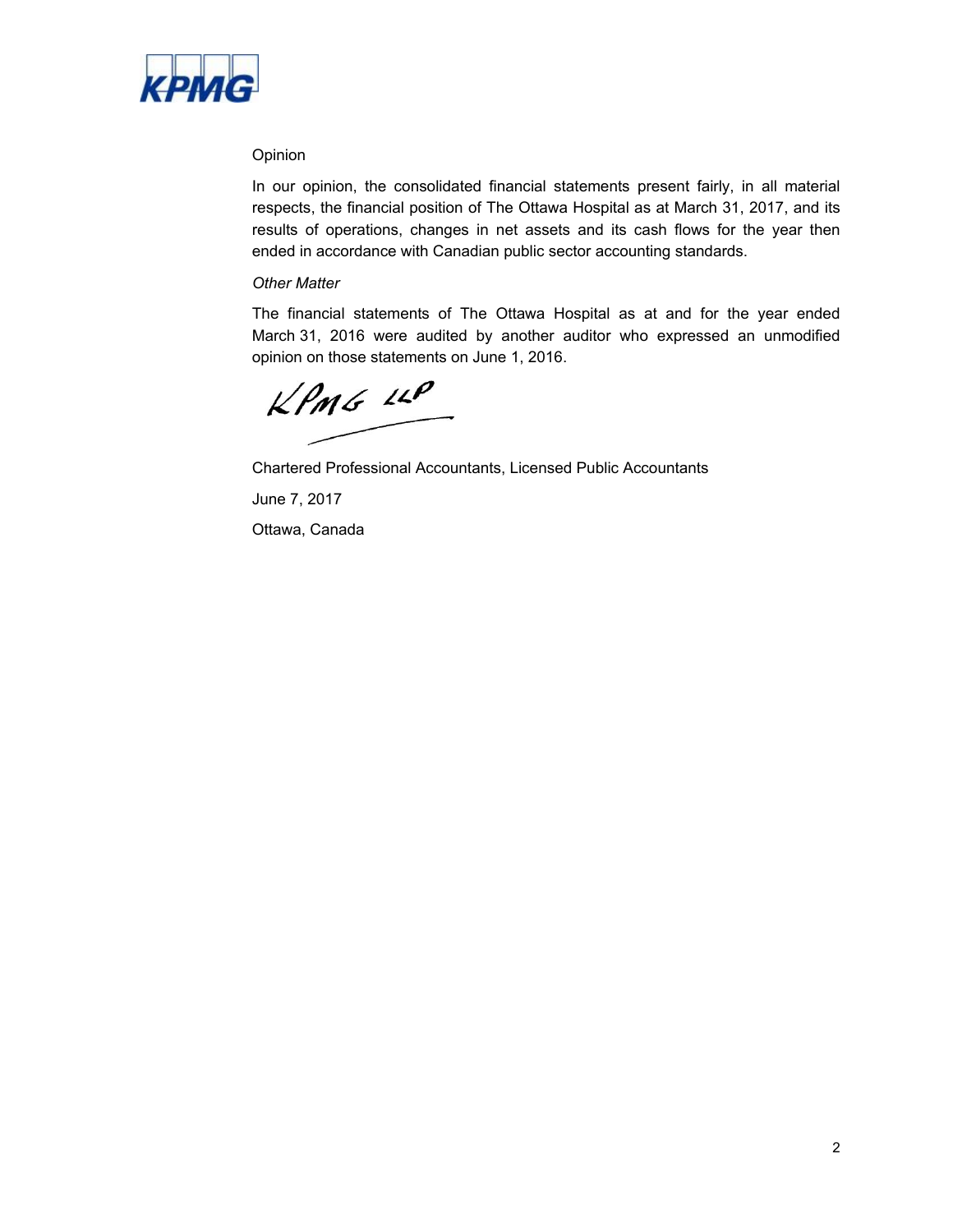Consolidated Statement of Financial Position

 March 31, 2017, with comparative information for 2016 (In thousands of dollars)

|                                                                        | 2017              | 2016                    |
|------------------------------------------------------------------------|-------------------|-------------------------|
| <b>Assets</b>                                                          |                   |                         |
| Current assets:                                                        |                   |                         |
| Cash                                                                   | \$<br>11,327      | \$                      |
| Short-term investments                                                 | 1,962             | 1,681                   |
| Accounts receivable (note 2)                                           | 79,730            | 92,461                  |
| Inventories                                                            | 16,252            | 16,610                  |
| Prepaid expenses                                                       | 14,265            | 10,918                  |
|                                                                        | 123,536           | 121,670                 |
| Capital grants receivable (note 2)                                     | 10,892            | 14,158                  |
| Assets restricted for capital purchases (note 3)                       | 95,910            | 124,386                 |
| Capital assets (note 4)                                                | 623,123           | 634,745                 |
| Funds held in trust (note 5)                                           | 30,658            | 31,072                  |
|                                                                        | \$<br>884,119     | \$<br>926,031           |
| Liabilities and Net Assets                                             |                   |                         |
| <b>Current liabilities:</b>                                            | \$                |                         |
| Bank indebtedness (note 6)<br>Accounts payable and accrued liabilities | 185,594           | \$<br>38,239<br>190,266 |
| Deferred contributions                                                 | 6,513             | 9,945                   |
| Current portion of long-term debt (note 8)                             | 943               | 923                     |
|                                                                        | 193,050           | 239,373                 |
| Employee future benefits (note 7)                                      | 60,354            | 57,700                  |
| Long-term debt (note 8)                                                | 7,232             | 8,175                   |
| Deferred contributions related to capital assets (note 9)              | 463,168           | 458,897                 |
| Funds held in trust (note 5)                                           | 30,658            | 31,072                  |
| Net assets (deficiency):                                               |                   |                         |
| Investment in capital assets (note 10)                                 | 216,420           | 228,417                 |
| Unrestricted deficiency                                                | (86, 763)         | (97, 603)               |
| Commitments, contingencies and guarantees (note 14)                    | 129,657           | 130,814                 |
|                                                                        | \$<br>884,119     | \$<br>926,031           |
| See accompanying notes to consolidated financial statements.           |                   |                         |
| On behalf of the Board:                                                |                   |                         |
| Chairman                                                               | President and CEO |                         |
|                                                                        |                   |                         |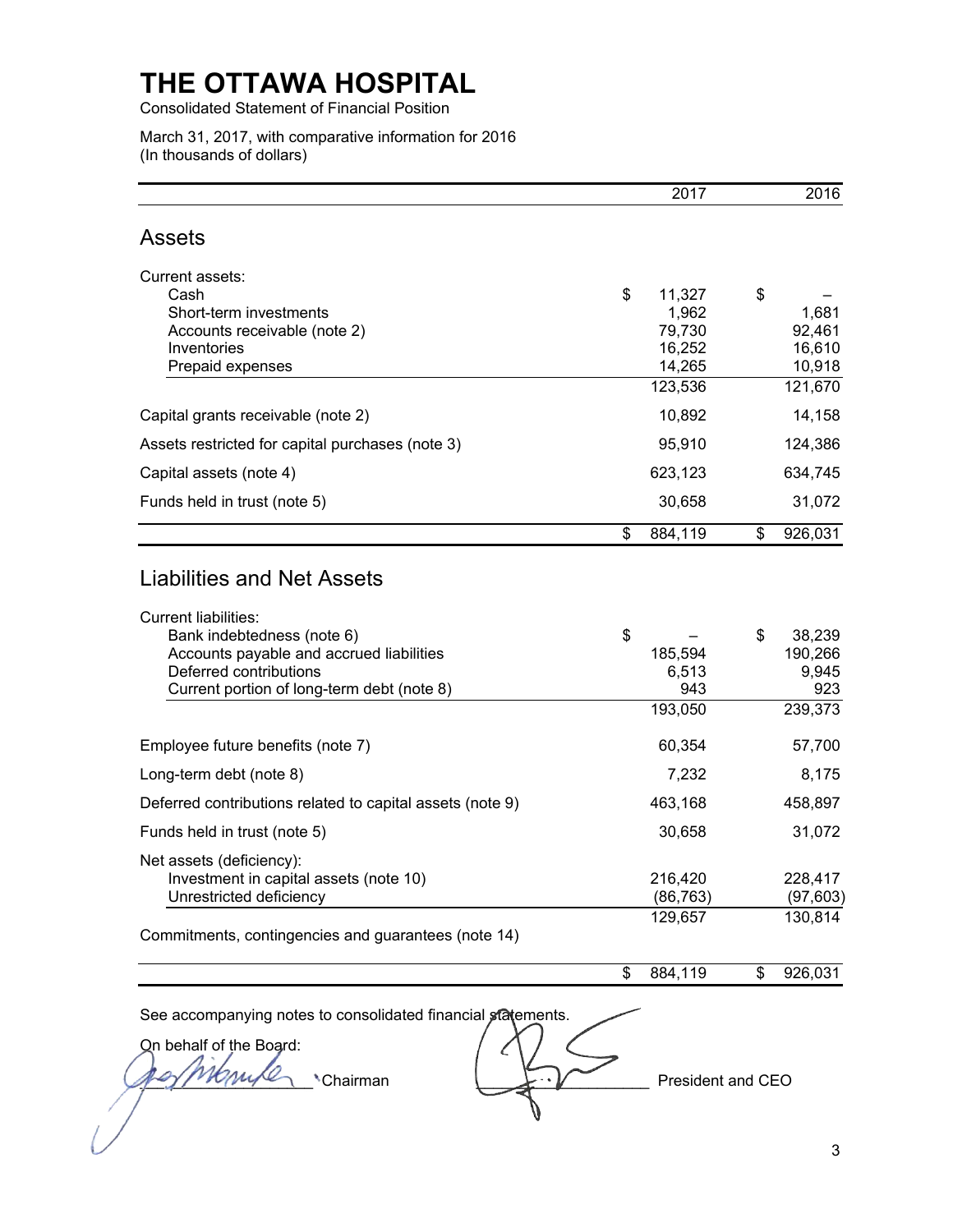Consolidated Statement of Operations

Year ended March 31, 2017, with comparative information for 2016 (In thousands of dollars)

|                                                             | 2017           | 2016          |
|-------------------------------------------------------------|----------------|---------------|
| Revenue:                                                    |                |               |
| Ministry of Health and Long-Term Care of Ontario            | \$1,016,605    | \$<br>996,961 |
| <b>Patient services</b>                                     | 153,872        | 150,357       |
| Recoveries and other operating                              | 67,131         | 70,147        |
| Preferred accommodation                                     | 11,674         | 12,016        |
| Marketed services                                           | 7,694          | 7,370         |
| Investment                                                  | 1,277          | 1,238         |
| Amortization of deferred contributions related              |                |               |
| to major equipment (note 9)                                 | 8,030          | 7,924         |
| ConnectingOntario Northern and Eastern                      |                |               |
| Region program (note 15)                                    | 8,359          | 6,987         |
|                                                             | 1,274,642      | 1,253,000     |
| Expenses:                                                   |                |               |
| Salaries and wages                                          | 610,831        | 605,063       |
| Employee benefits                                           | 161,816        | 156,481       |
| Supplies and other operating (note 12)                      | 213,295        | 201,515       |
| Medical and surgical supplies                               | 104,164        | 102,210       |
| Medical staff remuneration                                  | 74,829         | 76,170        |
| Drugs                                                       | 67,360         | 70,636        |
| Interest                                                    | 458            | 624           |
| Amortization of major equipment                             | 29,912         | 31,787        |
| ConnectingOntario Northern and Eastern                      |                |               |
| Region program (note 15)                                    | 8,359          | 6,987         |
|                                                             | 1,271,024      | 1,251,473     |
| Excess of revenue over expenses before the undernoted items | 3,618          | 1,527         |
| Parking revenues                                            | 19,142         | 19,110        |
| Parking expenses                                            | (9,791)        | (8, 168)      |
| Amortization of deferred contributions related to           |                |               |
| buildings (note 9)                                          | 15,852         | 15,857        |
| Amortization of buildings and land improvements             | (29, 978)      | (29, 310)     |
| Deficiency of revenue over expenses                         | \$<br>(1, 157) | \$<br>(984)   |
|                                                             |                |               |

See accompanying notes to consolidated financial statements.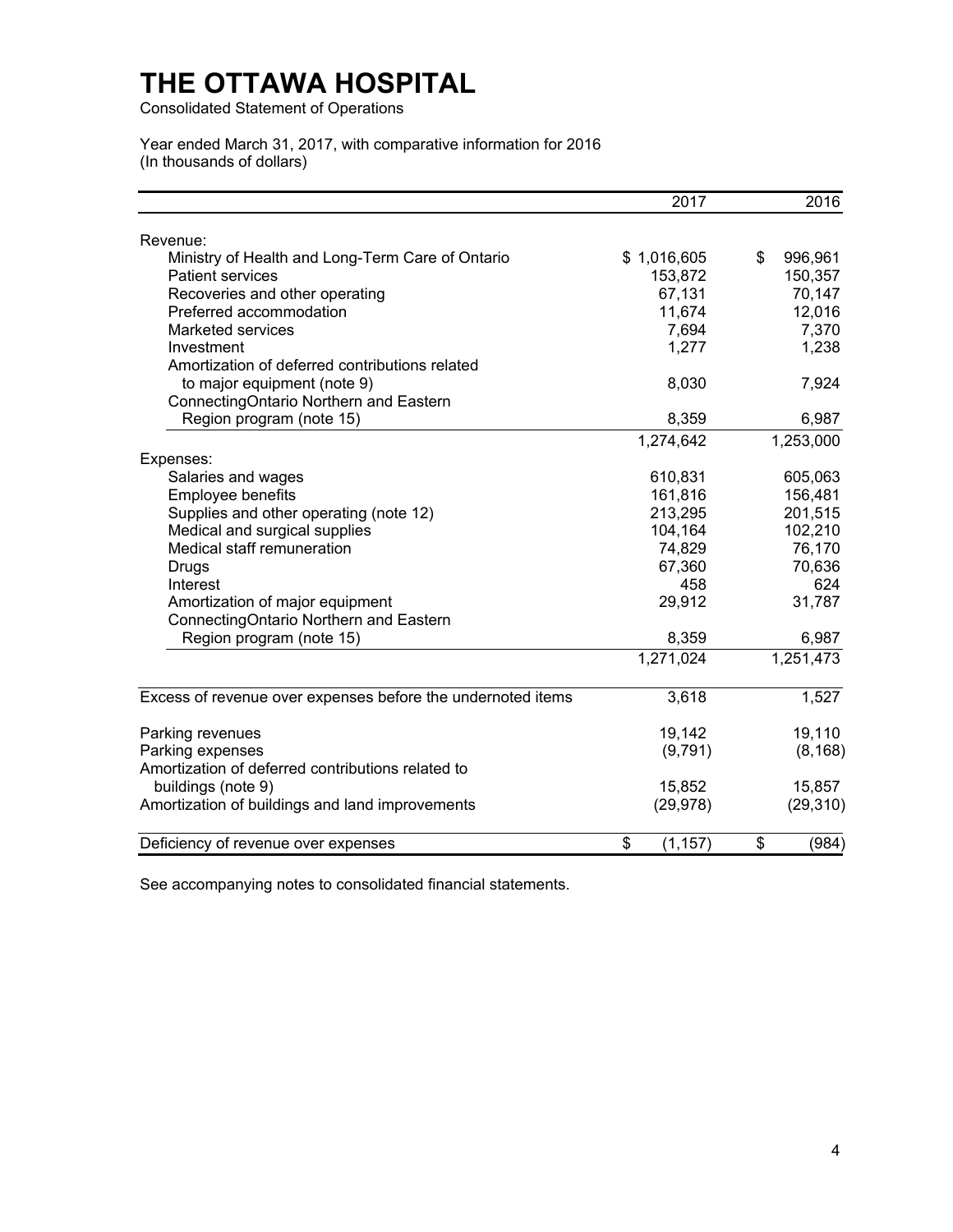Consolidated Statement of Changes in Net Assets

 Year ended March 31, 2017, with comparative information for 2016 (In thousands of dollars)

|                                                         | Investment in<br>capital assets | Unrestricted    | Total<br>2017 |    | Total<br>2016 |
|---------------------------------------------------------|---------------------------------|-----------------|---------------|----|---------------|
|                                                         | (note 10)                       |                 |               |    |               |
| Balance, beginning of year                              | \$<br>228,417                   | \$<br>(97, 603) | \$<br>130,814 | \$ | 131,798       |
| Excess (deficiency) of revenue over<br>expenses         | (2,665)                         | 1,508           | (1, 157)      |    | (984)         |
| Net change in investment in<br>capital assets (note 10) | (9, 332)                        | 9,332           |               |    |               |
| Balance, end of year                                    | \$<br>216,420                   | \$<br>(86, 763) | \$<br>129,657 | S  | 130,814       |

See accompanying notes to consolidated financial statements.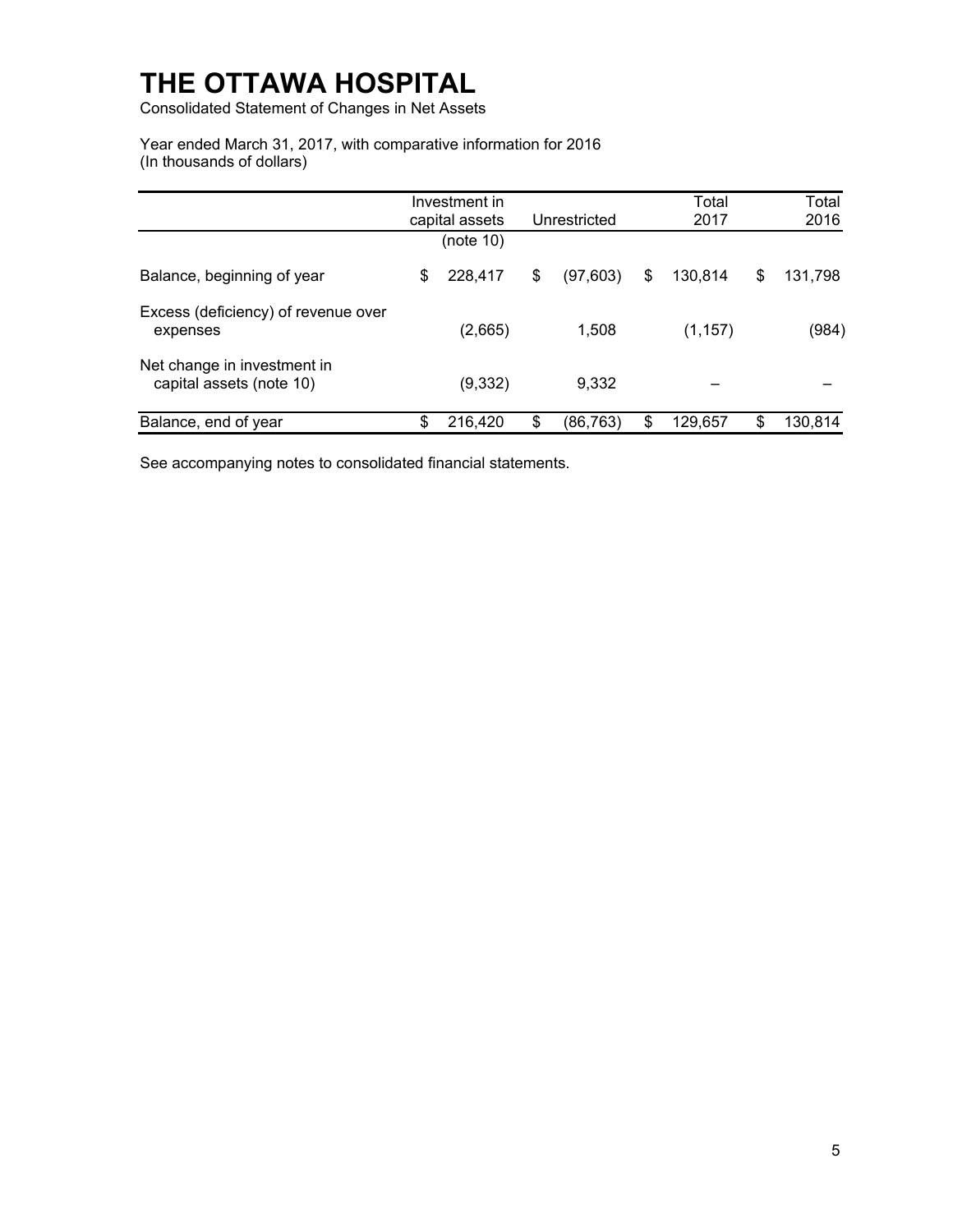Consolidated Statement of Cash Flows

 Year ended March 31, 2017, with comparative information for 2016 (In thousands of dollars)

|                                                                    | 2017           | 2016            |
|--------------------------------------------------------------------|----------------|-----------------|
| Cash provided by (used for):                                       |                |                 |
| Operating activities:                                              |                |                 |
| Deficiency of revenue over expenses                                | \$<br>(1, 157) | \$<br>(984)     |
| Items not involving cash:                                          |                |                 |
| Amortization of capital assets                                     | 59,890         | 61,097          |
| Amortization of deferred contributions                             |                |                 |
| related to capital assets (note 9)                                 | (23, 882)      | (23, 781)       |
| Loss on disposal of capital assets                                 | 129            | 74              |
| Net increase in employee future benefits (note 7)                  | 2,654          | 2,765           |
|                                                                    | 37,634         | 39,171          |
| Change in non-cash operating working capital items (note 13)       | 1,357          | (37, 153)       |
|                                                                    | 38,991         | 2,018           |
| Financing activities:                                              |                |                 |
| Deferred contributions related to capital assets received (note 9) | 28,153         | 24,059          |
| Repayment of long-term debt                                        | (923)          | (902)           |
|                                                                    | 27,230         | 23,157          |
| Capital activities                                                 |                |                 |
| Purchase of capital assets                                         | (48, 397)      | (55,003)        |
| Investing activities:                                              |                |                 |
| Net decrease (increase) in capital grants receivable               | 3,266          | (3,957)         |
| Net decrease (increase) in assets restricted for capital purchases | 28,476         | (19, 394)       |
|                                                                    | 31,742         | (23, 351)       |
| Net decrease (increase) in bank indebtedness                       | 49,566         | (53, 179)       |
| Cash (bank indebtedness), beginning of year                        | (38, 239)      | 14,940          |
| \$<br>Cash (bank indebtedness), end of year                        | 11,327         | \$<br>(38, 239) |

Cash includes \$7,695 (2016 - \$6,465) that is restricted for the HIROC Claim Defense Fund.

See accompanying notes to consolidated financial statements.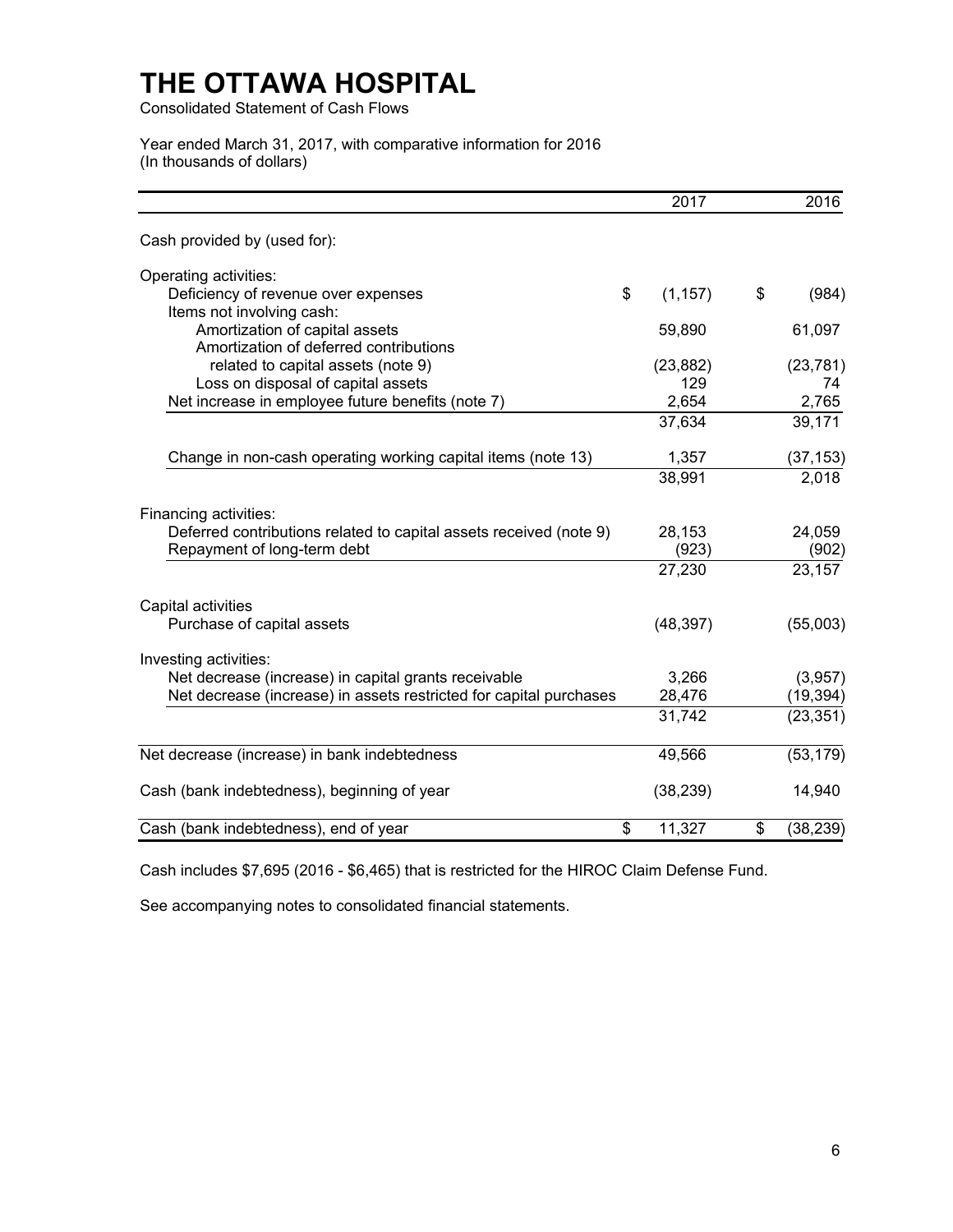Notes to Consolidated Financial Statements

 Year ended March 31, 2017 (In thousands of dollars)

> The Ottawa Hospital (the "Hospital") is an academic health sciences centre and is principally involved in providing health care services to the Champlain Local Health Integration Network. The Hospital is a registered charity under the Income Tax Act and, accordingly, is exempt from income taxes.

### **1. Significant accounting policies:**

 The consolidated financial statements have been prepared by management in accordance with Canadian public sector accounting standards including the 4200 standards for government notfor-profit organizations and reflect the following significant accounting policies:

(a) Basis of presentation:

 Hospital. The Hospital consolidates the financial activities of controlled entities that provide These consolidated financial statements reflect the assets, liabilities and operations of the clinical services.

 University of Ottawa Heart Institute, a controlled entity. The University of Ottawa Heart value, and premises are provided at no charge by the Hospital. The University of Ottawa Heart Institute is incorporated under the laws of Ontario and is a registered charity under the These consolidated financial statements include the assets, liabilities and operations of the Institute provides cardiac services to the patients of the Hospital. The business relationship between the Hospital and the University of Ottawa Heart Institute is governed by a service agreement pursuant to which clinical and administrative support is provided at fair market Income Tax Act and, accordingly, is exempt from income taxes.

 The Ottawa Hospital Residence Corporation, a controlled entity, nor the following entities Ottawa Hospital Research Institute, Eastern Ontario Regional Laboratory Association Inc., its Incorporated, and Champlain Health Supply Services. The summarized financial information These consolidated financial statements do not include the assets, liabilities or operations of where the Hospital has an economic interest including: The Ottawa Hospital Foundation, auxiliaries, Hospital Food Services - Ontario Inc., Ottawa Regional Hospital Linen Services of The Ottawa Hospital Residence Corporation is disclosed in note 12.

(b) Revenue recognition:

The Hospital follows the deferral method of accounting for contributions.

 of Health and Long-Term Care of Ontario. Operating grants are recorded as revenue in the period to which they relate. Grants approved but not received at the end of an accounting period are accrued. Where a portion of a grant relates to a future period, it is deferred and Under the Health Insurance Act and Regulations thereto, the Hospital is funded, primarily by the Province of Ontario, in accordance with budget arrangements established by the Ministry recognized in that subsequent period.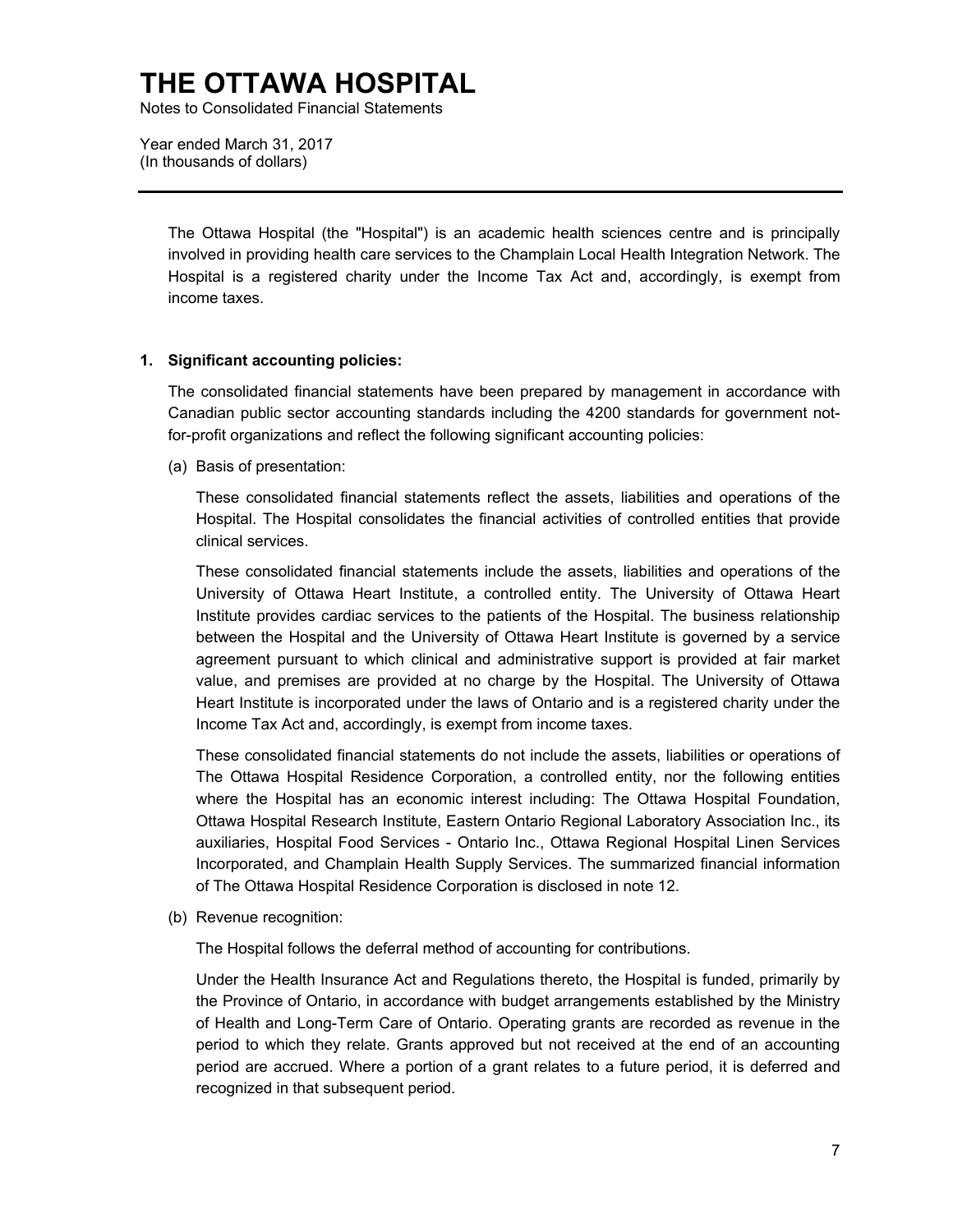Notes to Consolidated Financial Statements (continued)

 Year ended March 31, 2017 (In thousands of dollars)

#### **1. Significant accounting policies (continued):**

(b) Revenue recognition (continued):

 determined until the Ministry of Health and Long-Term Care of Ontario has reviewed the Hospital's financial and statistical returns for the year. Any adjustments arising from the Ministry of Health and Long-Term Care of Ontario review are recorded in the period in which The Hospital receives funding for operations for certain programs from the Ministry of Health and Long-Term Care of Ontario. The final amount of operating revenue recorded cannot be the adjustments are made.

Unrestricted contributions are recognized as revenue when received or receivable if the amount to be received can be reasonably estimated and collection is reasonably assured.

 restriction have been met. Contributions restricted for the purchase of capital assets are Externally restricted contributions are recognized as revenue when the conditions for the deferred and amortized into revenue on a straight-line basis, at a rate corresponding with the amortization rate for the related capital assets.

 Revenues from the Patient services, Preferred accommodation, Marketed services and other operating are recognized when the goods are sold or the services are provided.

(c) Contributed services:

 Because of the difficulty in determining the fair value, contributed services are not recognized A substantial number of volunteers contribute a significant amount of their time each year. in the consolidated financial statements.

(d) Inventories:

 Inventories are recorded at average cost and are valued at lower of cost and net realizable value. Net realizable value is the estimated selling price less the estimated costs necessary to make the sale.

(e) Financial instruments:

 and equity instruments that are quoted in an active market are reported at fair value. All other financial instruments are subsequently recorded at cost or amortized cost unless management has elected to carry the instruments at fair value. Management has elected to Financial instruments are recorded at fair value on initial recognition. Derivative instruments record all investments at fair value as they are managed and evaluated on a fair value basis.

 Unrealized changes in fair value are recognized in the statement of remeasurement gains and losses until they are realized, when they are transferred to the statement of operations.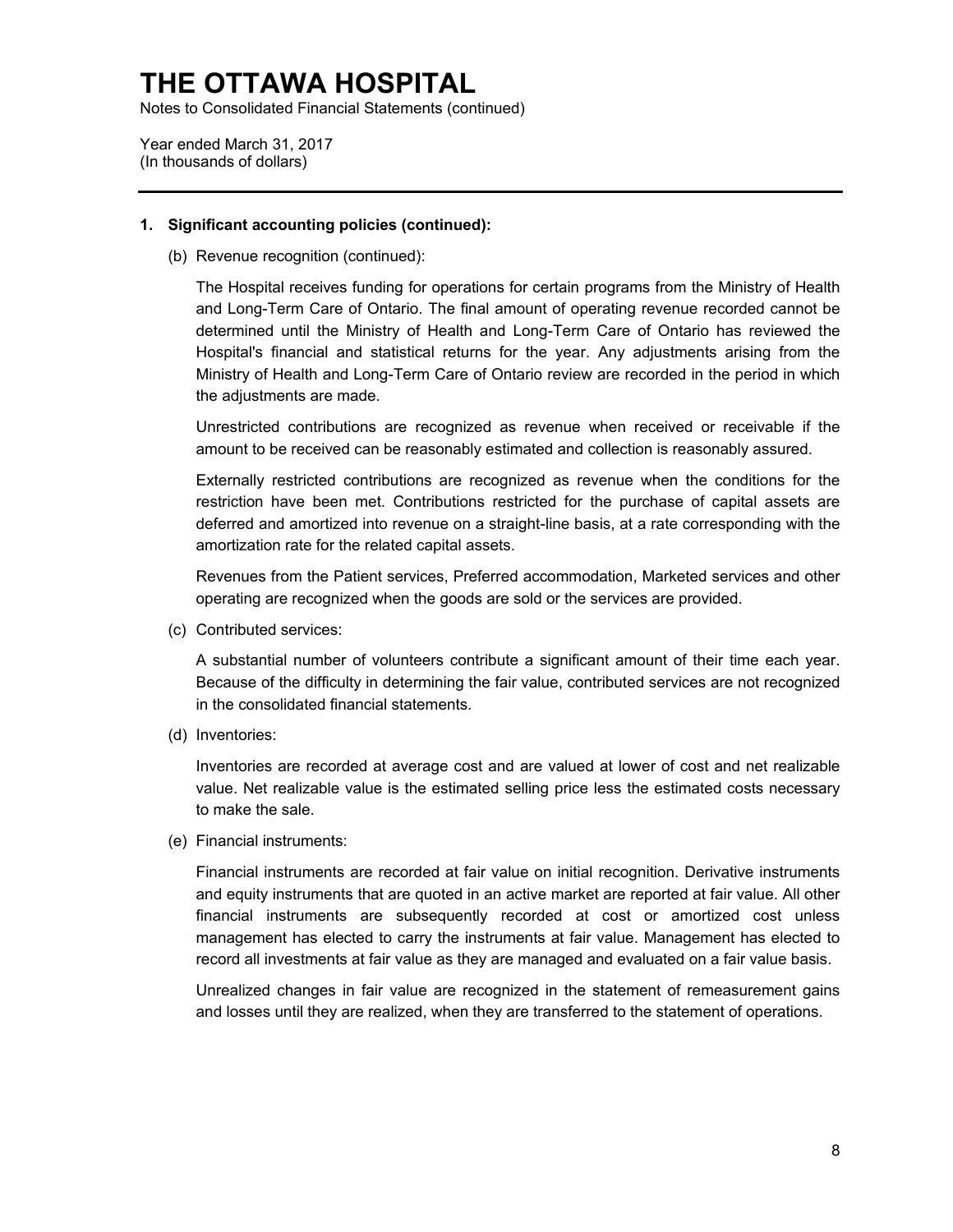Notes to Consolidated Financial Statements (continued)

Year ended March 31, 2017 (In thousands of dollars)

#### **1. Significant accounting policies (continued):**

(e) Financial instruments (continued):

Financial instruments are adjusted by transaction costs incurred on acquisition and financing costs, which are amortized using the straight-line method.

 All financial assets are assessed for impairment on an annual basis. When a decline is determined to be other than temporary, the amount of the loss is reported in the statement of operations and any unrealized gain is adjusted through the statement of remeasurement gains and losses.

 statement as remeasurement gains and losses are reversed and recognized in the statement When the asset is sold, the unrealized gains and losses previously recognized in the of operations.

 and losses and therefore this statement has not been included in these consolidated financial The Hospital does not have any amounts to record on the statement of remeasurement gains statements.

The standards require the Hospital to classify fair value measurements using a fair value hierarchy, which includes three levels of information that may be used to measure fair value:

Level 1 – Unadjusted quoted market prices in active markets for identical assets or liabilities;

 Level 2 – Observable or corroborated inputs, other than Level 1, such as quoted prices for similar assets or liabilities in inactive markets or market data for substantially the full term of the assets or liabilities; and

 Level 3 – Unobservable inputs that are supported by little or no market activity and that are significant to the fair value of these assets and liabilities.

(f) Capital assets:

 Purchased capital assets, other than minor equipment, are recorded at cost. Minor equipment replacements are expensed in the year of replacement. Assets acquired under capital leases are initially recorded at the present value of future minimum lease payments and amortized over the estimated life of the assets.

 contributes to the Hospital's ability to provide services, its carrying amount is written down to Capital assets are reviewed for impairment whenever events or changes in circumstances indicate that their carrying amount may not be recoverable. When a capital asset no longer its residual value.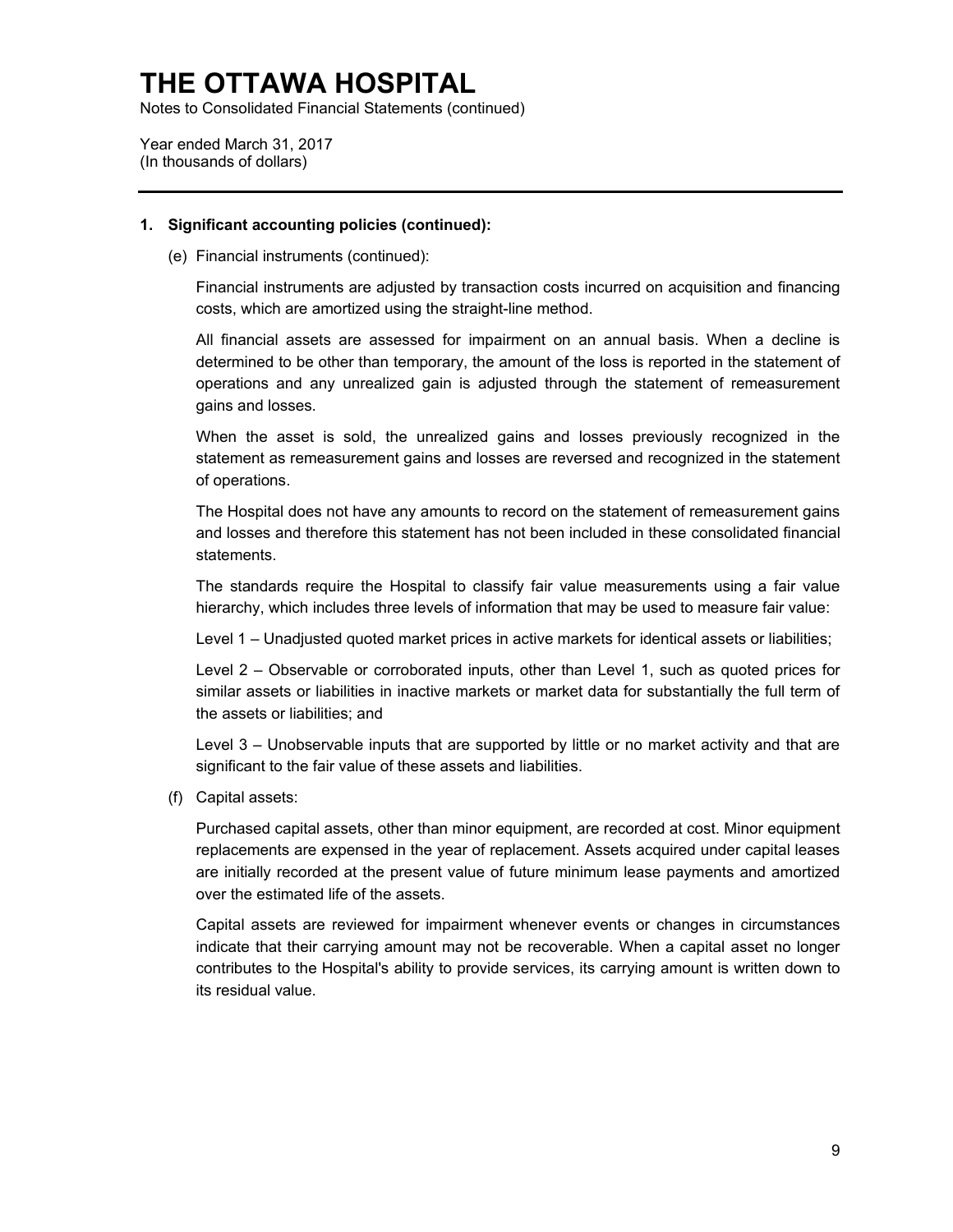Notes to Consolidated Financial Statements (continued)

Year ended March 31, 2017 (In thousands of dollars)

### **1. Significant accounting policies (continued):**

(f) Capital assets (continued):

Land is not amortized due to its infinite life. Construction in progress is not amortized until the project is complete and the assets come into use. Capital assets are amortized on a straightline basis over their expected useful lives as follows:

| Asset                      | Years     |
|----------------------------|-----------|
|                            |           |
| Land improvements          | $5 - 25$  |
| <b>Buildings</b>           | $10 - 50$ |
| Building service equipment | $5 - 25$  |
| Major equipment            | $5 - 20$  |

(g) Funds held in trust:

 The Hospital holds resources and makes disbursements on behalf of various unrelated individuals or groups. The Hospital has no discretion over such transactions. Resources received in connection with such trust fund transactions are reported as liabilities not revenue and subsequent distributions are reported as decreases to the liability not expenses.

(h) Employee benefit plans:

The Hospital provides defined retirement and other future benefits for substantially all retirees and employees. These future benefits include life insurance and health care benefits.

 The Hospital accrues its obligations for employee benefit plans as the employees render the services necessary to earn the benefits. The cost of non-pension post-retirement and postemployment benefits earned by employees is actuarially determined using the projected benefit method pro-rated on service and management's best estimate of retirement ages of employees and expected heath care costs. The most recent actuarial valuation was performed as at March 31, 2016. The next scheduled valuation will be as at March 31, 2019.

 Adjustments arising from plan amendments, including past service costs, are recognized in the year that the plan amendments occur. Actuarial gains or losses are amortized over the average remaining service period of active employees.

 The average remaining service period of active employees covered by the employee benefit plan is 16.1 years (2016 - 15 years).

 The Hospital is an employer member of the Healthcare of Ontario Pension Plan, which is a multi-employer, defined benefit pension plan. The Hospital has adopted defined contribution plan accounting principles for this Plan because insufficient information is available to apply defined benefit plan accounting principles.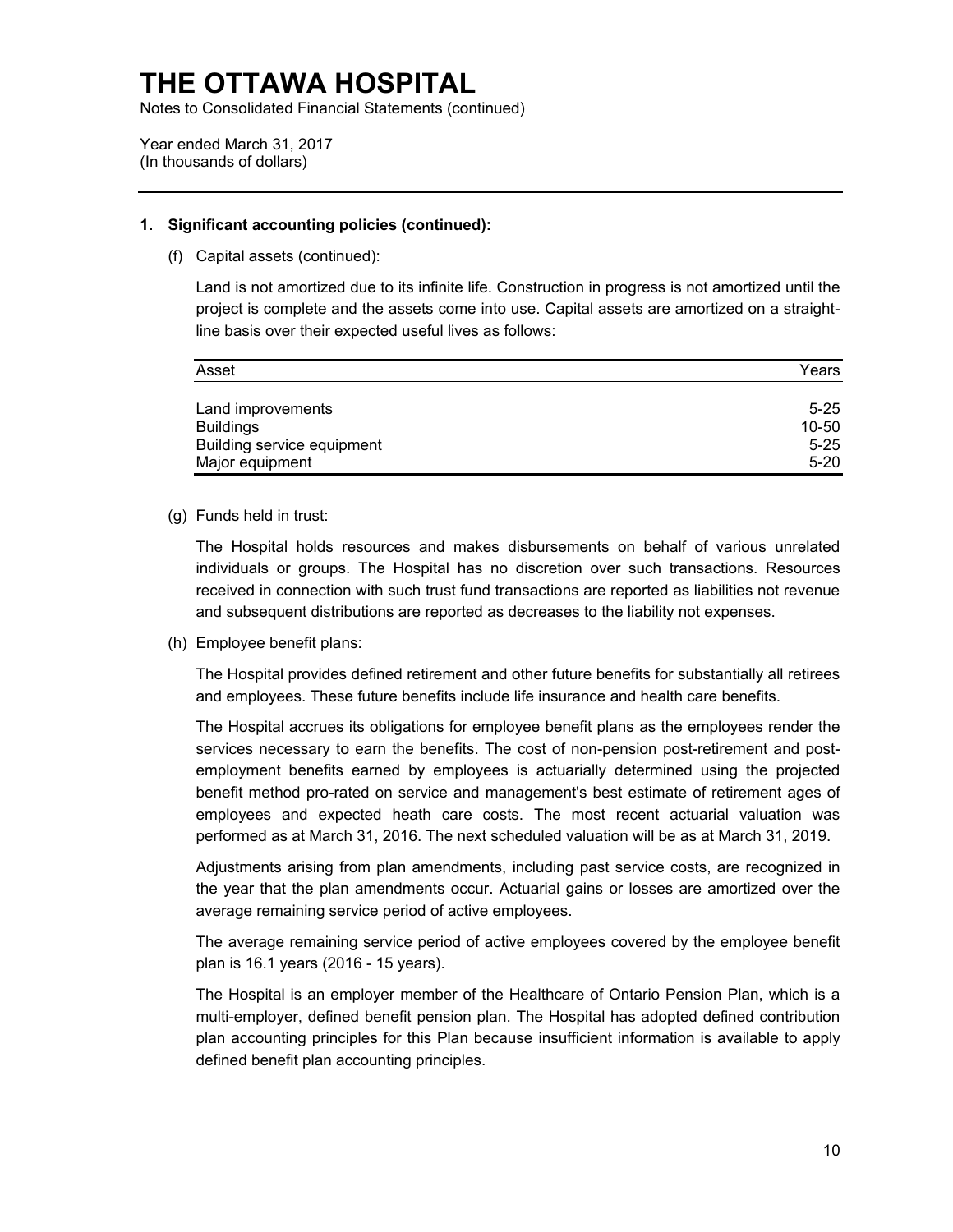Notes to Consolidated Financial Statements (continued)

Year ended March 31, 2017 (In thousands of dollars)

### **1. Significant accounting policies (continued):**

(i) Use of estimates:

 estimates and assumptions that affect the reported amounts of assets and liabilities and disclosure of contingent assets and liabilities at the date of the consolidated financial adjustments become necessary, they are reported in the periods in which they become statements include the assumptions underlying the employee future benefit liability The preparation of these consolidated financial statements requires management to make statements and the reported amounts of revenue and expenses during the period. Actual results could differ from these estimates. These estimates are reviewed periodically and, as known. The most significant estimates used in preparing these consolidated financial calculation.

### **2. Accounts and capital grants receivable:**

(a) Accounts receivable:

|                                                  | 2017         | 2016         |
|--------------------------------------------------|--------------|--------------|
| Accounts receivable from patients                | \$<br>38,107 | \$<br>41,776 |
| Ministry of Health and Long-Term Care of Ontario | 11,769       | 25,031       |
| Eastern Ontario Regional Laboratory Association  |              |              |
| Inc. (note $12$ )                                | 3,868        | 5,256        |
| Other                                            | 30,550       | 24,356       |
|                                                  | 84,294       | 96,419       |
| Less allowance for doubtful accounts             | 4,564        | 3,958        |
|                                                  | \$<br>79.730 | 92,461       |

The allowance for doubtful accounts relates to accounts receivable from patients and is determined based on prior experience with similar accounts.

(b) Capital grants receivable:

 Capital grants receivable relate to grants restricted in use for capital asset acquisitions or projects, which have been approved by the funder and are receivable by the Hospital at yearend. These amounts have also been included in deferred contributions related to capital assets.

|                                                                                                  |   | 2017   | 2016           |
|--------------------------------------------------------------------------------------------------|---|--------|----------------|
| The Ottawa Hospital Foundation (note 12)<br>Eastern Ontario Regional Laboratory Association Inc. | S | 3.674  | 2.924          |
| (note 12)<br>e-Health Ontario (note 15)                                                          |   | 7.054  | 7,834<br>3,400 |
| Other                                                                                            |   | 164    |                |
|                                                                                                  |   | 10.892 | 14,158         |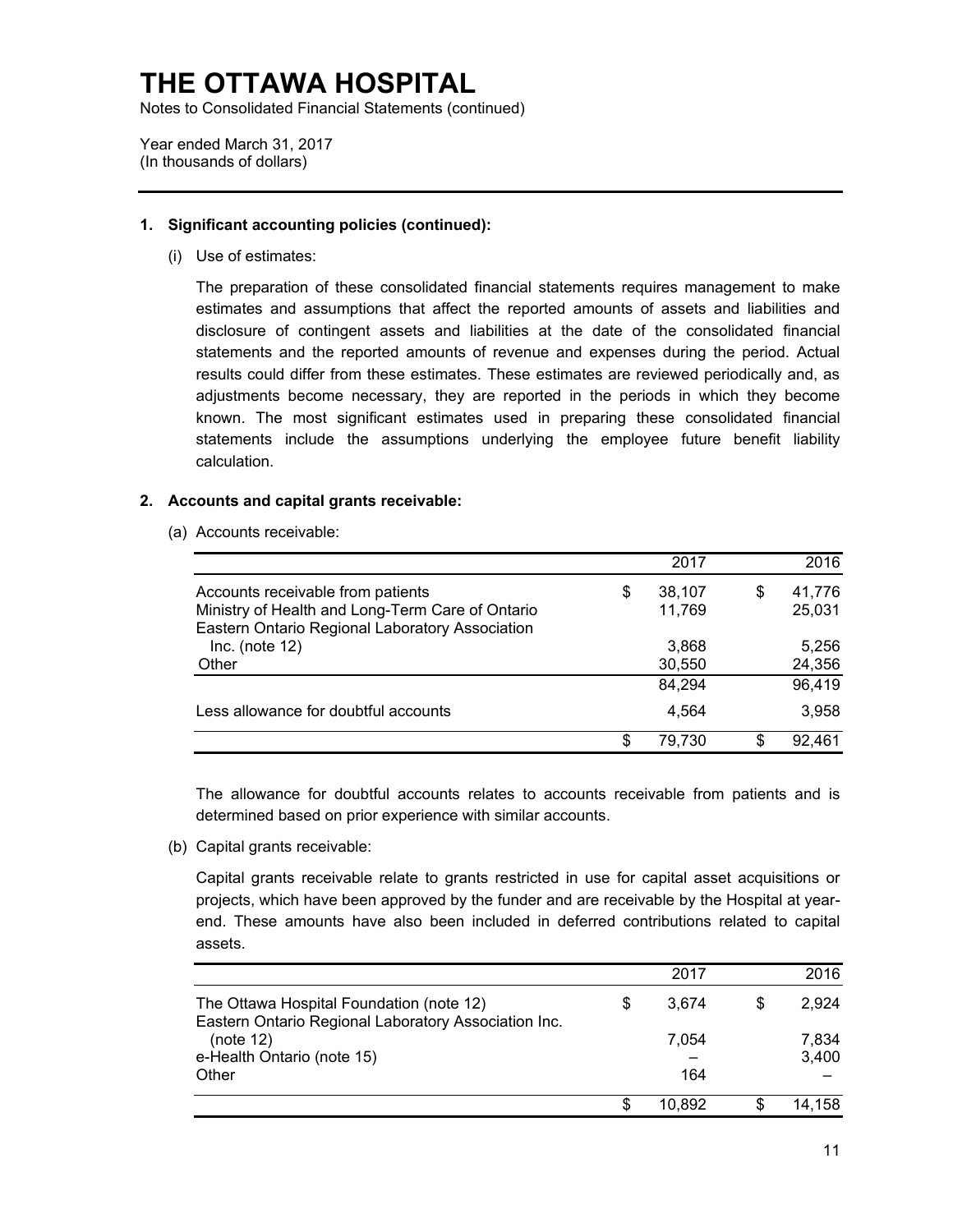Notes to Consolidated Financial Statements (continued)

Year ended March 31, 2017 (In thousands of dollars)

### **3. Assets restricted for capital purchases:**

 Assets restricted for capital purchases is comprised of \$61,829 (2016 - \$59,547) related to funding received and restricted for the purpose of capital expenditures and \$34,081 (2016 - 1.75%) and are classified as long-term as the associated cash outflow is not expected to occur within one year. At March 31, 2017, an additional amount of \$2,811 (2016 - \$2,120) restricted for \$64,839) in net parking revenue that has been restricted for the purchase of capital expenditures. The funds are held with the Hospital's bank, earning interest at a rate of prime less 1.6% (2016 capital purchases was receivable by the Hospital.

 During the year, the Board approved a transfer of \$40,000 from the funds restricted for capital expenditures, to unrestricted cash as part of the TOH 2017-2018 Capital and Operating Plan.

### **4. Capital assets:**

|                                               | Cost               | Accumulated<br>amortization | 2017<br>Net book<br>value | 2016<br>Net book<br>value |
|-----------------------------------------------|--------------------|-----------------------------|---------------------------|---------------------------|
| Land<br>Land improvements                     | \$<br>897<br>5.336 | \$<br>5,336                 | \$<br>897                 | \$<br>897                 |
| <b>Buildings</b>                              | 766,471            | 337,759                     | 428,712                   | 439,673                   |
| Building service equipment<br>Major equipment | 170,064<br>485,022 | 107,317<br>392,877          | 62,747<br>92,145          | 64,428<br>102,375         |
| Construction-in-progress                      | 38,622             |                             | 38,622                    | 27,372                    |
|                                               | \$<br>1,466,412    | \$<br>843,289               | \$<br>623,123             | \$<br>634,745             |

 (2016 - \$295) and accumulated amortization of \$404 (2016 - \$221) for proceeds of \$Nil (2016 - During the year ended March 31, 2017, the Hospital disposed of equipment with a cost of \$533 \$Nil), resulting in a loss of \$129 (2014 - loss of \$74).

Cost and accumulated amortization at March 31, 2016 were \$1,418,548 and \$783,803, respectively.

### **5. Funds held in trust:**

 Funds held in trust are held with the Hospital's bank and represent the aggregate balance of funds held in trust for third parties.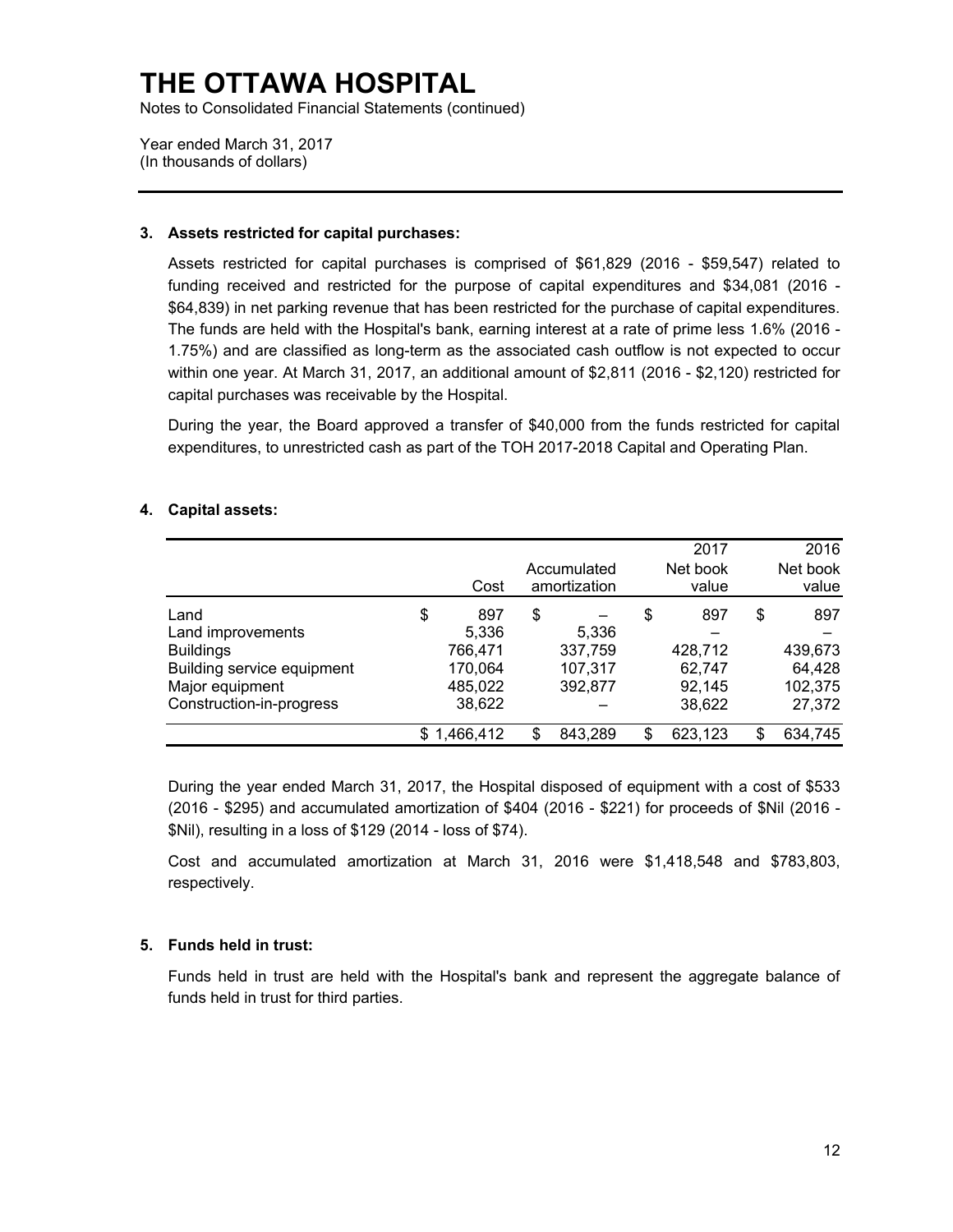Notes to Consolidated Financial Statements (continued)

Year ended March 31, 2017 (In thousands of dollars)

### **6. Bank indebtedness:**

 The Hospital has an available line of credit of \$24,000 with its corporate bankers, of which no amount was drawn against at March 31, 2017 (2016 - \$Nil). This line of credit is unsecured and bears interest at prime.

 The Hospital also has an overdraft lending agreement with one of its corporate bankers for the repayable on demand and bears interest at prime, payable monthly. The Hospital has provided amounts have been drawn on this facility for the periods ended March 31, 2017 (2016 - \$Nil). amount of \$500 for the purpose of financing operating requirements. The revolving facility is the following collateral for the facility: a General Security Agreement, representing a first charge over all accounts receivable, inventory and major equipment other than leased assets. No

 The Hospital also had an overdraft of \$Nil (2016 - \$38,239) that was borrowed against assets restricted for capital purchases.

### **7. Employee future benefits:**

The Hospital offers a defined benefit plan which provides extended health care and dental insurance benefits to certain of its employees and extends this coverage to the post-retirement period. The most recent actuarial valuation of employee future benefits was completed as at March 31, 2016.

At March 31, the Hospital's liability associated with the benefit plan is as follows:

|                                   |    | 2017    |   | 2016     |
|-----------------------------------|----|---------|---|----------|
| Accrued benefit obligation        | \$ | 66,635  | S | 61,828   |
| Unamortized experience losses     |    | (6,281) |   | (4, 128) |
| Employee future benefit liability | S  | 60.354  |   | 57,700   |

The Hospital's defined benefit plan is not funded, resulting in a plan deficit equal to the accrued benefit obligation.

The significant actuarial assumptions adopted in estimating the Hospital's accrued benefit obligations are as follows:

|                                                       | 2017     | 2016     |
|-------------------------------------------------------|----------|----------|
| Discount rate to determine accrued benefit obligation | 3.56%    | 3.76%    |
| Dental cost increases                                 | 3.50%    | 3.50%    |
| Extended healthcare cost escalations                  | 7.50%    | 7.50%    |
| Expected average remaining service life of employees  | 16 years | 15 years |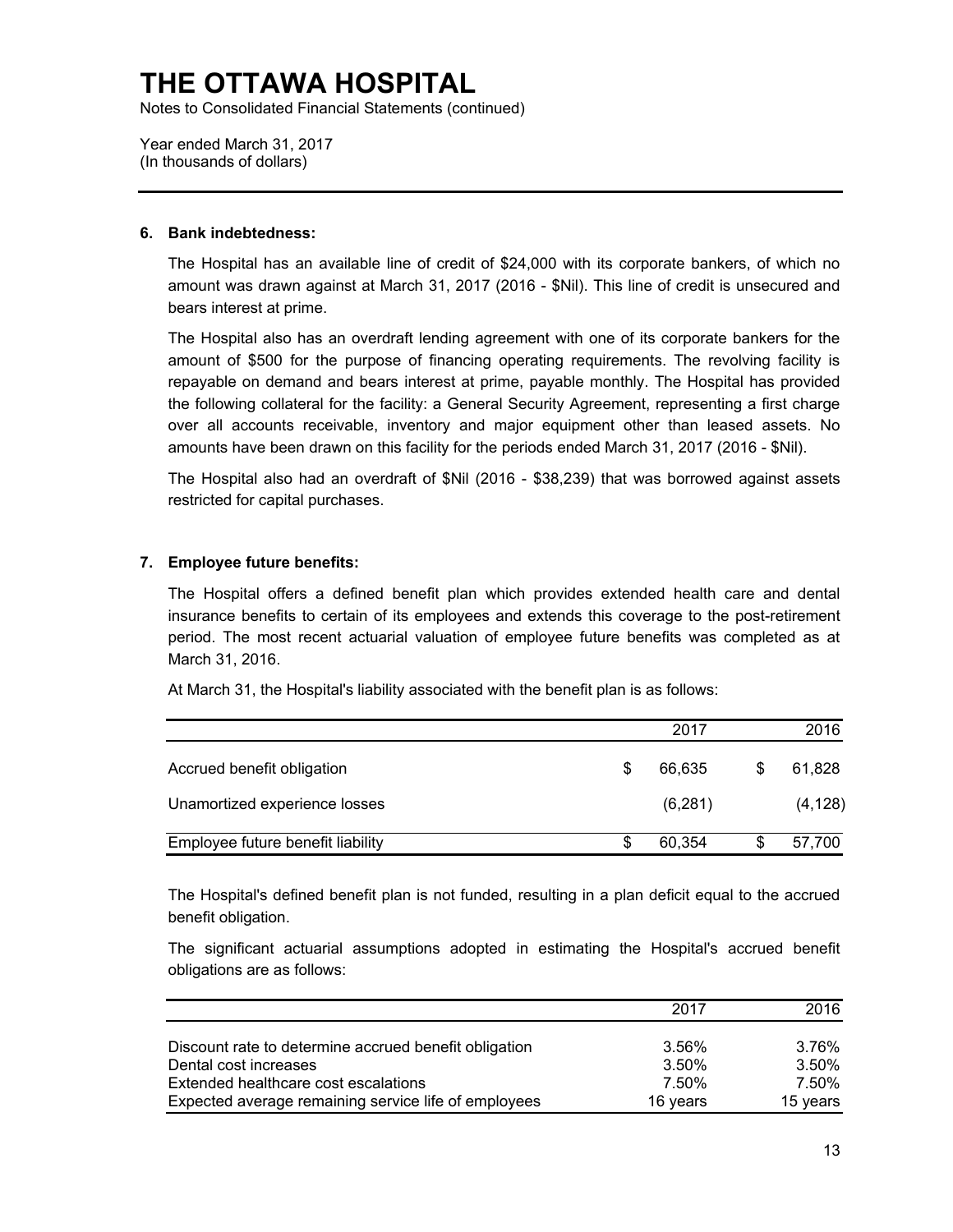Notes to Consolidated Financial Statements (continued)

Year ended March 31, 2017 (In thousands of dollars)

### **7. Employee future benefits (continued):**

 The employee future benefit liability change for the year ended March 31, 2017 is \$2,654 (2016 - \$2,765) regarding employee future benefits. This amount is comprised of:

|                                                                                                                                                                                  |    | 2017                              | 2016                             |
|----------------------------------------------------------------------------------------------------------------------------------------------------------------------------------|----|-----------------------------------|----------------------------------|
| Current service cost<br>Interest on accrued benefit obligation during the year<br>Amortization of net experience losses<br>Benefit payments made by the Hospital during the year | \$ | 3,520<br>2,327<br>231<br>(3, 424) | 3.440<br>2,080<br>519<br>(3,274) |
|                                                                                                                                                                                  | S  | 2.654                             | 2,765                            |

### **Hospital of Ontario Pension Plan:**

 Substantially all of the employees of the Hospital are members of the Healthcare of Ontario Pension Plan (the "Plan"), which is a multi-employer defined benefit pension plan available to all eligible employees of the participating members of the Ontario Hospital Association. Contributions to the Plan made during the year by the Hospital on behalf of its employees amounted to \$52,338 (2016 - \$51,025) and are included in the consolidated statement of operations.

 In consultation with its actuaries, pension expense is based on Plan management's best estimates, of the amount required to provide a high level of assurance that benefits will be fully represented by fund assets at retirement, as provided by the Plan. The funding objective is for employer contributions to the Plan to remain a constant percentage of employees' contributions.

 Variances between actuarial funding estimates and actual experience may be material and any differences are generally to be funded by the participating members. The most recent triennial actuarial valuation of the Plan as at December 31, 2016 indicates the plan is fully funded.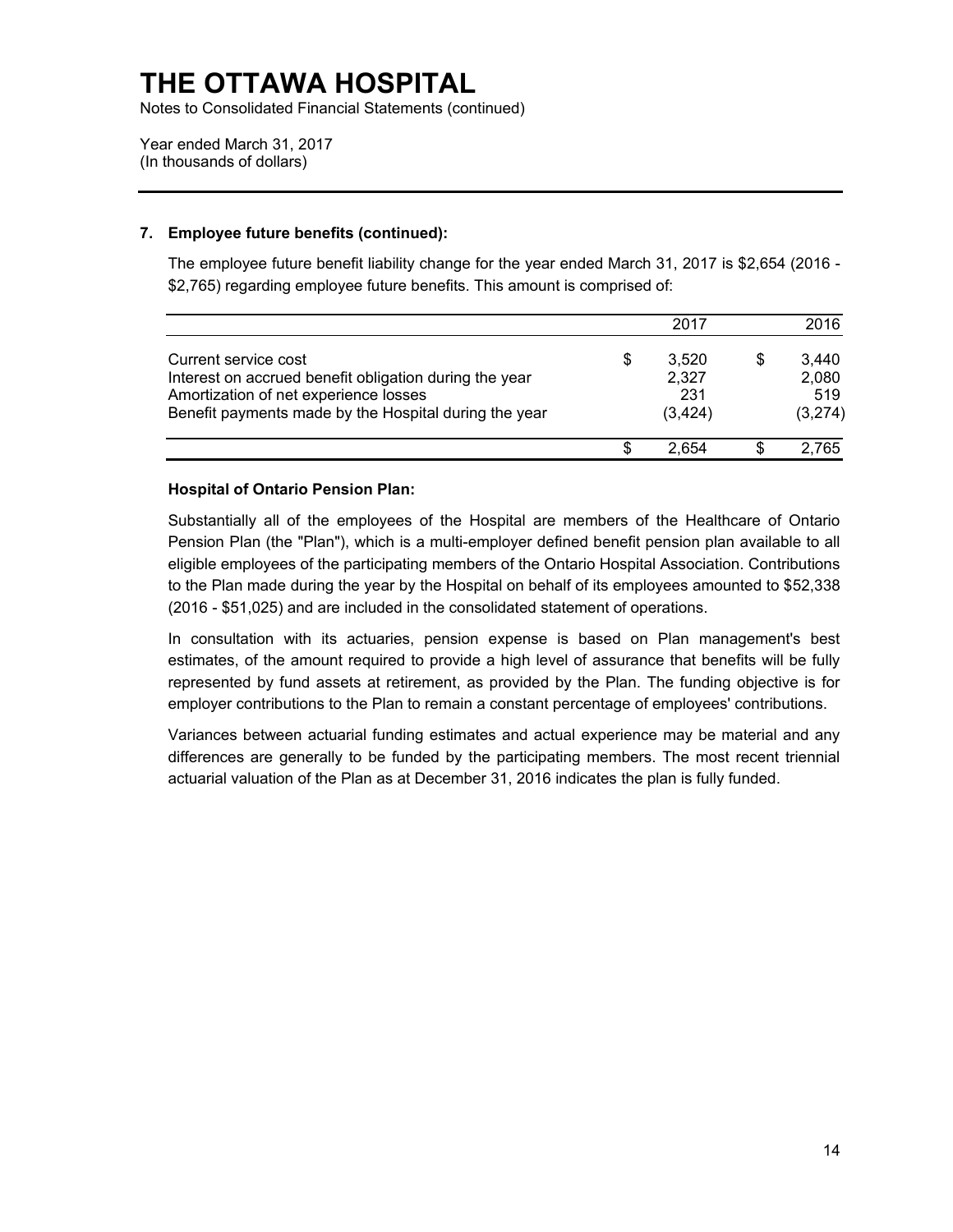Notes to Consolidated Financial Statements (continued)

Year ended March 31, 2017 (In thousands of dollars)

### **8. Long-term debt:**

|                                                                                                         | 2017  |     | 2016  |
|---------------------------------------------------------------------------------------------------------|-------|-----|-------|
| 2.23% fixed rate term note with principal and interest<br>payments of \$93 monthly, maturing March 2025 | 8.175 | \$. | 9,098 |
| Less current portion of long-term debt                                                                  | 943   |     | 923   |
|                                                                                                         | 7.232 |     | 8.175 |

Long-term debt is secured under a general assignment agreement.

Future principal repayments are as follows:

| 2018<br>2019        | \$ | 943<br>965 |
|---------------------|----|------------|
| 2020                |    | 986        |
| 2021                |    | 1,008      |
| 2022 and thereafter |    | 4,273      |
|                     | S  | 8,175      |

### **9. Deferred contributions related to capital assets:**

Deferred contributions related to capital assets represent the unamortized amount and unspent amount of donations and grants received for the purchase of capital assets. The amortization of capital contributions is recorded as revenue in the consolidated statement of operations.

The changes in the deferred balance for the year are as follows:

|                                                                              |   | 2017                 | 2016                  |
|------------------------------------------------------------------------------|---|----------------------|-----------------------|
| Balance, beginning of year                                                   | S | 458.897              | 458.619               |
| Add cash contributions received or receivable during the year                |   | 28,153               | 24,059                |
| Less amounts amortized for equipment<br>Less amounts amortized for buildings |   | (8,030)<br>(15, 852) | (7, 924)<br>(15, 857) |
| Balance, end of year                                                         |   | 463,168              | 458,897               |

The balance of unamortized and unspent capital contributions consists of the following:

|                                             | 2017    |    | 2016    |
|---------------------------------------------|---------|----|---------|
| Unamortized capital contributions (note 10) | 398.528 | S. | 397,230 |
| Unspent capital contributions (note 3)      | 64.640  |    | 61,667  |
|                                             | 463,168 |    | 458,897 |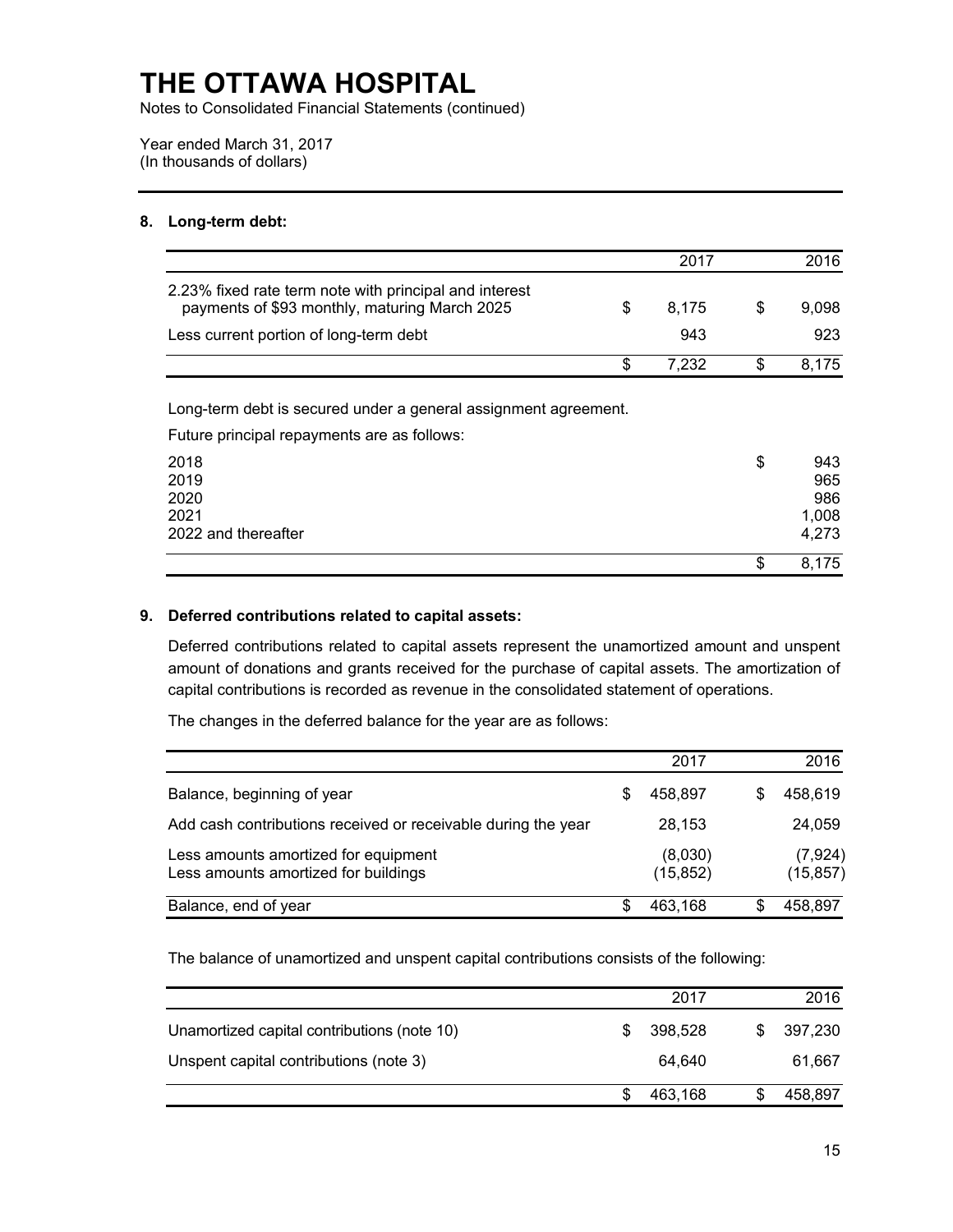Notes to Consolidated Financial Statements (continued)

Year ended March 31, 2017 (In thousands of dollars)

#### **10. Investment in capital assets:**

(a) Investment in capital assets is calculated as follows:

|                                                                      |   | 2017                   | 2016                  |
|----------------------------------------------------------------------|---|------------------------|-----------------------|
| Capital assets<br>Amounts financed by deferred contributions related | S | 623.123                | 634,745               |
| to capital assets (note 9)<br>Long-term debt (note 8)                |   | (398, 528)<br>(8, 175) | (397, 230)<br>(9,098) |
|                                                                      |   | 216,420                | 228.417               |

(b) Net change in investment in capital assets is calculated as follows:

|                                                                                                                                          |   | 2017               |   | 2016              |
|------------------------------------------------------------------------------------------------------------------------------------------|---|--------------------|---|-------------------|
| Purchase of capital assets                                                                                                               | S | 48,397             | S | 55,003            |
| Amounts funded by deferred cash contributions<br>Loss on disposal of capital assets<br>Amortization of deferred contributions related to |   | (25, 180)<br>(129) |   | (13, 487)<br>(74) |
| capital assets                                                                                                                           |   | 23,882             |   | 23,781            |
| Amortization of capital assets                                                                                                           |   | (59, 890)          |   | (61,097)          |
| Repayment of long-term debt                                                                                                              |   | 923                |   | 902               |
|                                                                                                                                          |   | 11.997             |   | 5.028             |

#### **11. Financial instruments:**

(a) Establishing fair value:

The carrying value of accounts receivable and accounts payable and accrued liabilities approximates their fair value because of the relatively short period to maturity of the instruments. The fair value of long-term debt is not materially different from its carrying value.

The fair value of capital grants receivable is not determinable as there are no fixed repayment terms.

 The fair value of guarantees and letters of credit are based on fees currently charged for similar agreements or on the estimated cost to terminate them or otherwise settle the is no market for these guarantees and they were issued without explicit costs, it is not practicable to determine their fair value with sufficient reliability. Unless otherwise noted, it is obligations with the counterparties at the reported borrowing date. In situations in which there management's opinion that the Hospital is not subject to significant interest or currency risk arising from these instruments.

Cash, bank indebtedness, short-term investments, assets restricted for capital purchases and funds held in trust are Level 1 fair values.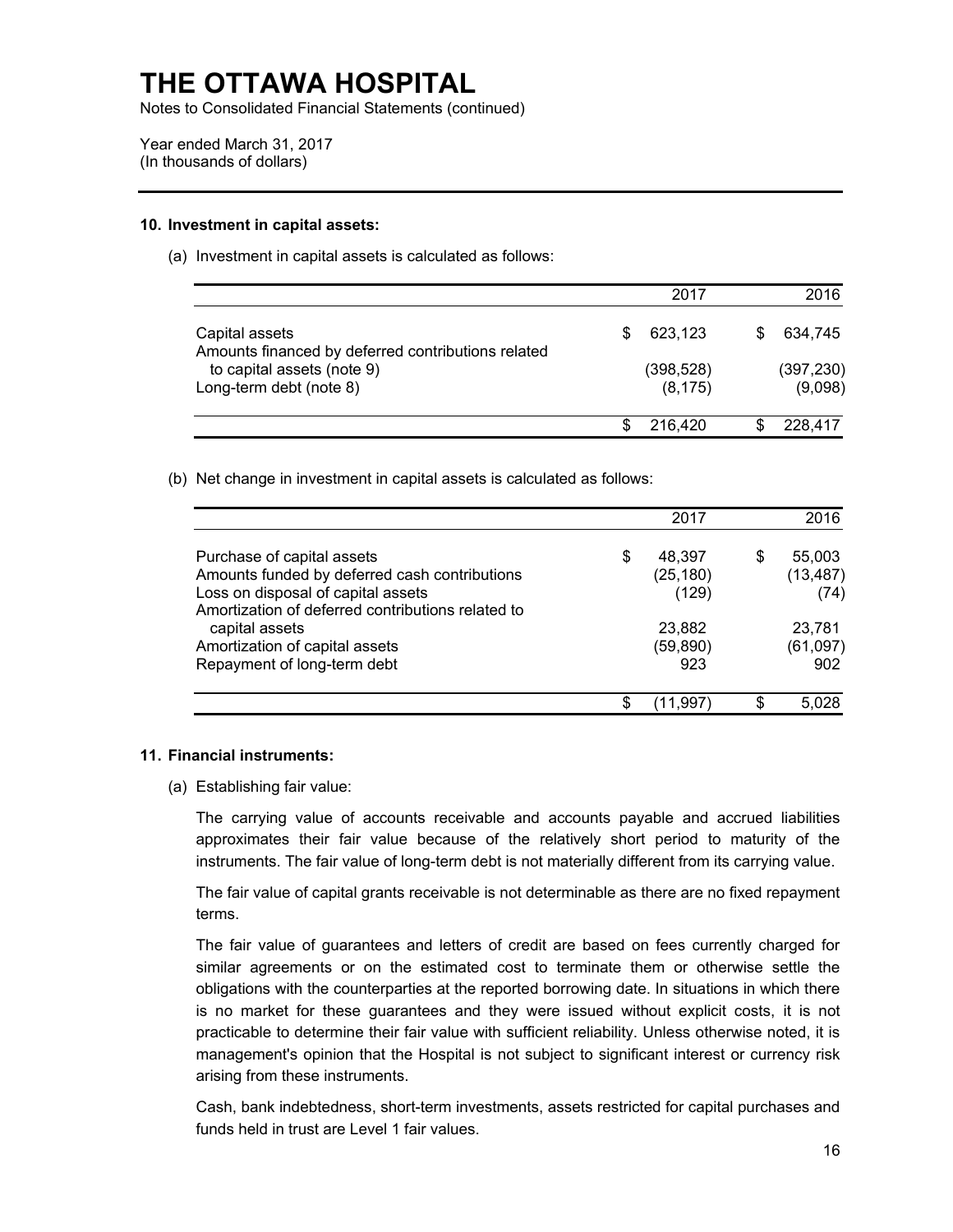Notes to Consolidated Financial Statements (continued)

Year ended March 31, 2017 (In thousands of dollars)

#### **11. Financial instruments (continued):**

(b) Credit risk:

 Credit risk relates to the potential that one party to a financial instrument will fail to discharge receivable as disclosed in note 2. Management believes its allowance for doubtful accounts is sufficient on its receivables from patients and has implemented collection recovery an obligation and incur a financial loss. The Hospital is exposed to credit risk on its accounts procedures to mitigate its credit risk.

(c) Liquidity risk:

 The Hospital's objective is to have sufficient liquidity to meet its liabilities when due. The Hospital monitors its cash balances and cash flows generated from operations to meet its requirements. As at March 31, 2017, the most significant financial liabilities are the bank indebtedness and accounts payable and accrued liabilities. Long-term debt matures according to the table in note 8.

(d) Market risk:

Market risk is the risk that the fair value or future cash flows of a financial instrument will fluctuate as a result of market factors. Market factors include three types of risk: currency risk, interest rate risk and other price risk.

 The Hospital believes it is not subject to significant interest rate, foreign currency or other price risks arising from its financial instruments.

 There have been no significant changes from the previous year in the exposure to risk on policies, procedures and methods used to measure credit risk.

#### **12. Related entities:**

(a) The Ottawa Hospital Residence Corporation:

 "Corporation"), a tax-exempt entity without share capital incorporated under the laws of Ontario providing accommodation to the interns and family of patients of the Hospital, parking The Hospital exercises control over The Ottawa Hospital Residence Corporation (the facilities to patients and staff of the Hospital and manages other business activities.

 During the year, the Hospital received \$7,000 (2016 - \$4,000) from the Corporation. As at March 31, 2017 the Hospital had a payable to the Corporation, amounting to \$1,481 (2016 - \$3,906), this amount is subject to an interest rate of prime minus 1.75%, is due on demand and has no fixed terms of repayment.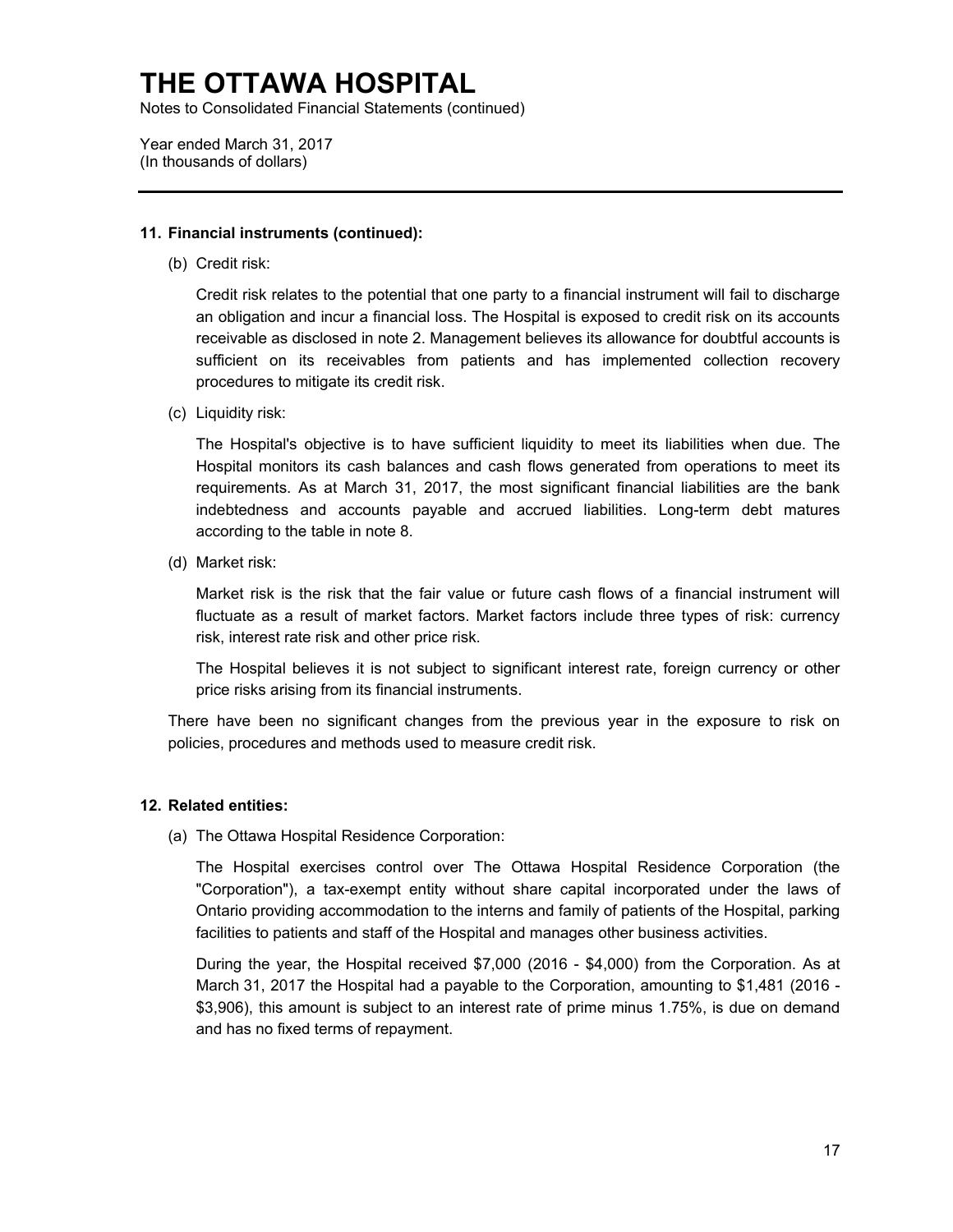Notes to Consolidated Financial Statements (continued)

Year ended March 31, 2017 (In thousands of dollars)

### **12. Related entities (continued):**

(a) The Ottawa Hospital Residence Corporation (continued):

 The summarized assets, liabilities and results of operations for the Corporation for the year ended December 31 is as follows:

|                                                             | 2016                  | 2015                 |
|-------------------------------------------------------------|-----------------------|----------------------|
| Financial position:<br><b>Total assets</b>                  | \$<br>5,905           | \$<br>9,106          |
| <b>Total liabilities</b><br>Net assets                      | \$<br>3,236<br>2,669  | \$<br>256<br>8,850   |
|                                                             | \$<br>5,905           | \$<br>9,106          |
| Results of operations:<br>Total revenue<br>Total expenses   | \$<br>2,124<br>1,305  | \$<br>2,179<br>1,239 |
| Excess of revenue over expenses                             | \$<br>819             | \$<br>940            |
| Cash flows:<br>Operating activities<br>Investing activities | \$<br>(3,082)<br>(53) | \$<br>1,016<br>(114) |
| Net cash flows                                              | \$<br>(3, 135)        | \$<br>902            |

### (b) The Ottawa Hospital Foundation:

 a tax-exempt entity without share capital incorporated under the laws of Ontario. The The Hospital has an economic interest in The Ottawa Hospital Foundation (the "Foundation"), Foundation was established to raise, receive, maintain and manage funds to be distributed towards various programs and capital projects of the Hospital.

 During the year, the Hospital received \$8,616 (2016 - \$6,521) from the Foundation. As at to \$3,674 (2016 - \$2,924), an endowment receivable of \$512 (2016 - \$575), and \$554 (2016 - Hospital at no value. The Hospital provides the Foundation with office premises without March 31, 2017, the Hospital had a capital grant receivable from the Foundation amounting \$705) related to other operating expenses paid by the Hospital on behalf of the Foundation. In addition, the Foundation donated gifts-in-kind to the Hospital, which were recorded by the charge.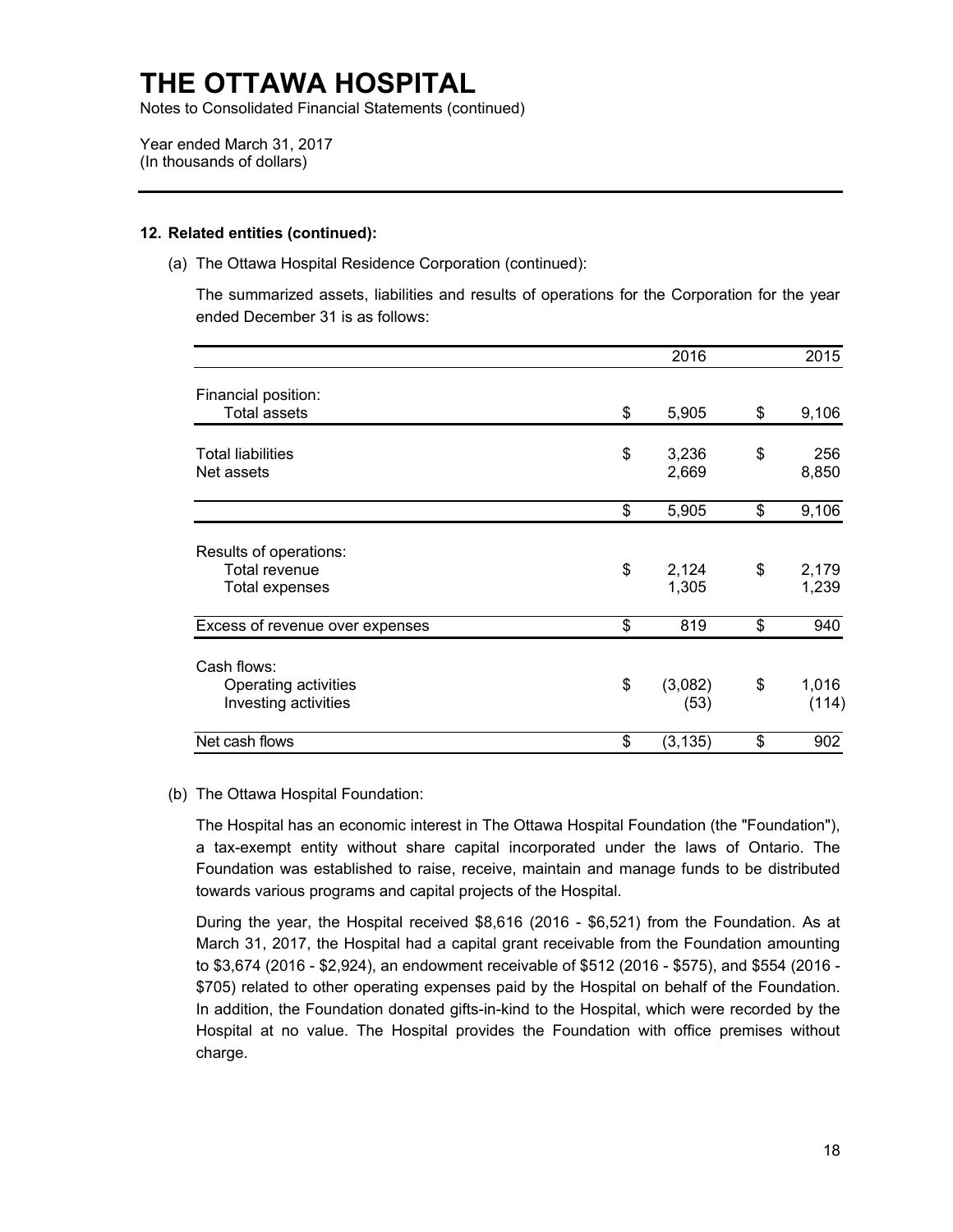Notes to Consolidated Financial Statements (continued)

Year ended March 31, 2017 (In thousands of dollars)

#### **12. Related entities (continued):**

(c) Ottawa Hospital Research Institute:

 The Hospital has an economic interest in the Ottawa Hospital Research Institute (the "Institute"). The Institute carries on and exclusively promotes scientific research and experimental development for the benefit of the general public. The Institute is a tax-exempt entity incorporated under the laws of Ontario.

 As at March 31, 2017, the Hospital had an operational receivable from the Institute amounting to \$1,702 (2016 – payable of \$1,473). The Hospital provided \$6,420 (2016 - Hospital also provided \$80 (2016 - \$230) for specific operating expenditures to the Institute. These amounts are recorded in supplies and other on the consolidated statement of \$8,612) of base funding in support of resources to the Institute during fiscal 2017. The operations.

(d) Eastern Ontario Regional Laboratory Association Inc.:

The Hospital is a founding member of Eastern Ontario Regional Laboratory Association Inc. ("EORLA"). EORLA was established to provide specialized laboratory services to the sixteen member hospitals on a cost of service basis.

 At March 31, 2017, the Hospital had an economic interest of \$653 (2016 - \$452) of total net assets of \$1,106 (2016 - \$722). The Hospital also had a capital grant receivable from EORLA in the amount of \$7,054 (2016 - \$7,834) relating to construction of a regional laboratory and investments in capital equipment. The Hospital also had an operational receivable of \$3,868 (2016 - \$5,256).

(e) Auxiliaries and Association:

 Hospital Auxiliary and the Friends of the Ottawa General Hospital (the "Auxiliaries") and the Association are tax-exempt entities. The Auxiliaries were created under the laws of Ontario. The Hospital has an economic interest in the Ottawa Civic Hospital Auxiliary, the Riverside Rehabilitation Centre Volunteer Association (the "Association"). The object of the Auxiliaries and the Association is to raise and receive funds to be distributed towards various programs and capital projects of the Hospital and its related Foundations. The Auxiliaries and the

(f) Hospital Food Services - Ontario Inc. and Ottawa Regional Hospital Linen Services Incorporated:

 The Hospital is a founding member of Hospital Food Services - Ontario Inc. ("HFS") and of were established to provide food and laundry services, respectively to member hospitals on a the Ottawa Regional Hospital Linen Services Incorporated ("ORHLS"). HFS and ORHLS cost of service basis.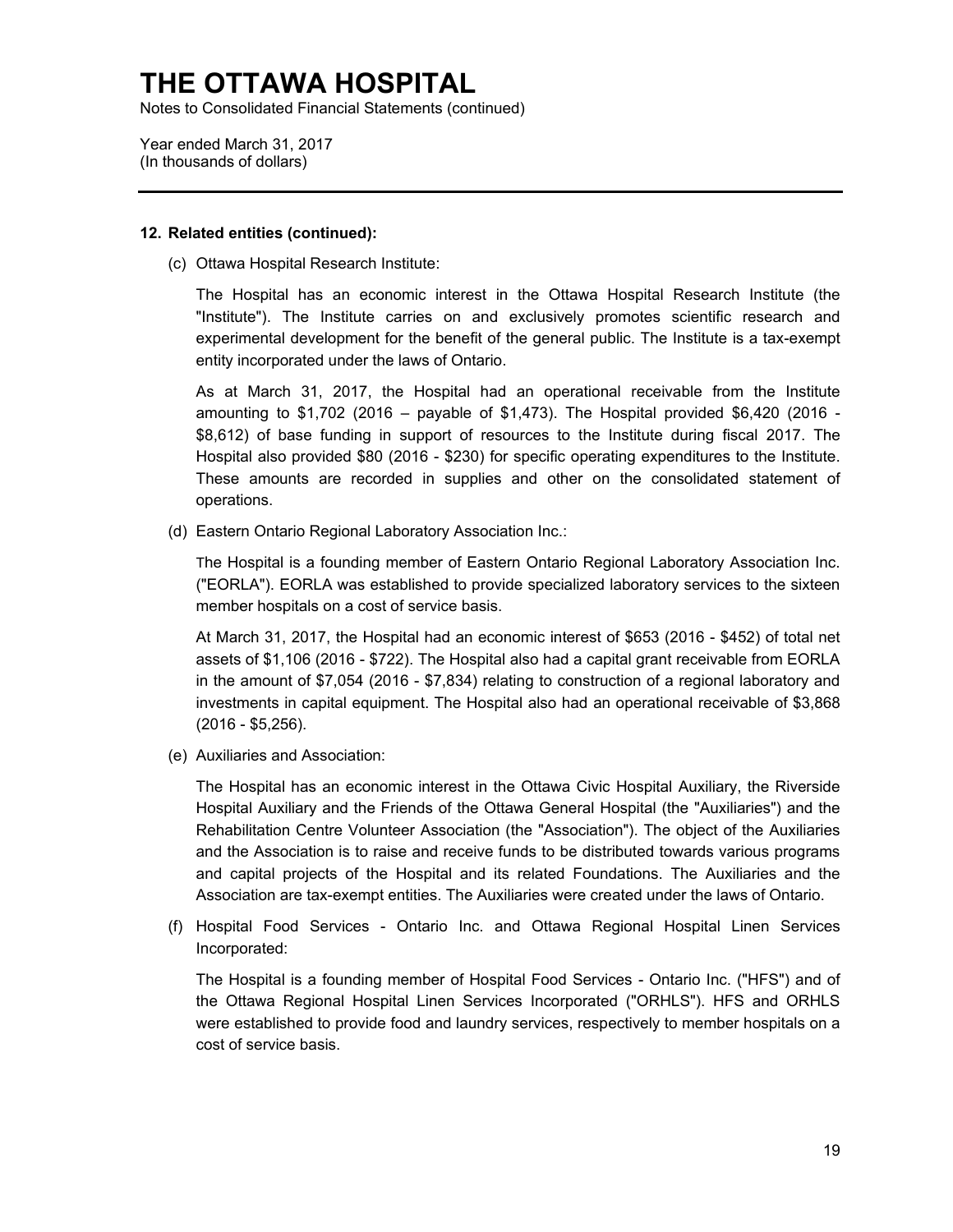Notes to Consolidated Financial Statements (continued)

Year ended March 31, 2017 (In thousands of dollars)

#### **12. Related entities (continued):**

(f) Hospital Food Services - Ontario Inc. and Ottawa Regional Hospital Linen Services Incorporated (continued):

 At March 31, 2017, the Hospital had an economic interest of \$3,927 (2016 - \$3,719) of total net assets of \$6,563 (2016 - \$6,126) of HFS. The corresponding interest in ORHLS was \$7,286 (2016 - \$7,174) of total net assets of \$12,687 (2016 - \$12,484).

 For the year ended March 31, 2017, the Hospital provided \$1,478 (2016 - \$1,627) to HFS for food services and \$9,639 (2016 - \$10,784) to ORHLS for linen services. These amounts have been included in supplies and other on the consolidated statement of operations.

(g) Champlain Health Supply Services:

The Hospital is a founding member of Champlain Health Supply Services ("CHSS"). CHSS was established to implement shared service collaboration for the hospitals in the Champlain Region that will integrate the operations of sourcing, procurement and logistics across the region.

 As at March 31, the Hospital had a payable of \$33 (2016 - \$65) to CHSS relating to expenses paid by CHSS on behalf of the Hospital. These amounts are recorded in supplies and other operating expenses on the non-consolidated statement of operations.

(h) University of Ottawa Heart Institute related parties:

By virtue of its interest in the University of Ottawa Heart Institute, The Ottawa Hospital is related to the following entities as described below.

(i) University of Ottawa Heart Institute Foundation

 without share capital under the Canada Not-for-Profit Corporations Act. The Foundation coordinates and promotes fundraising and endowment activities to support and fund research, patient care, education and other activities concerning cardiovascular health at Foundation is a registered charity and, as such, is exempt from income taxes under subsection 149(1)(l) of the Income Tax Act. The University of Ottawa Heart Institute Foundation ("the Foundation") is incorporated the Institute and the Ottawa Heart Institute Research Corporation ("the Corporation"). The

 The Institute has an economic interest in the Foundation as the Foundation holds resources that are used to benefit the Institute. Included in accounts receivable is \$25 (2016 - \$547) of funding received from the Foundation to support clinical programs, (2016 - \$nil) owing from the Foundation. During the period, the Institute recorded \$6,439 equipment purchases, and capital programs.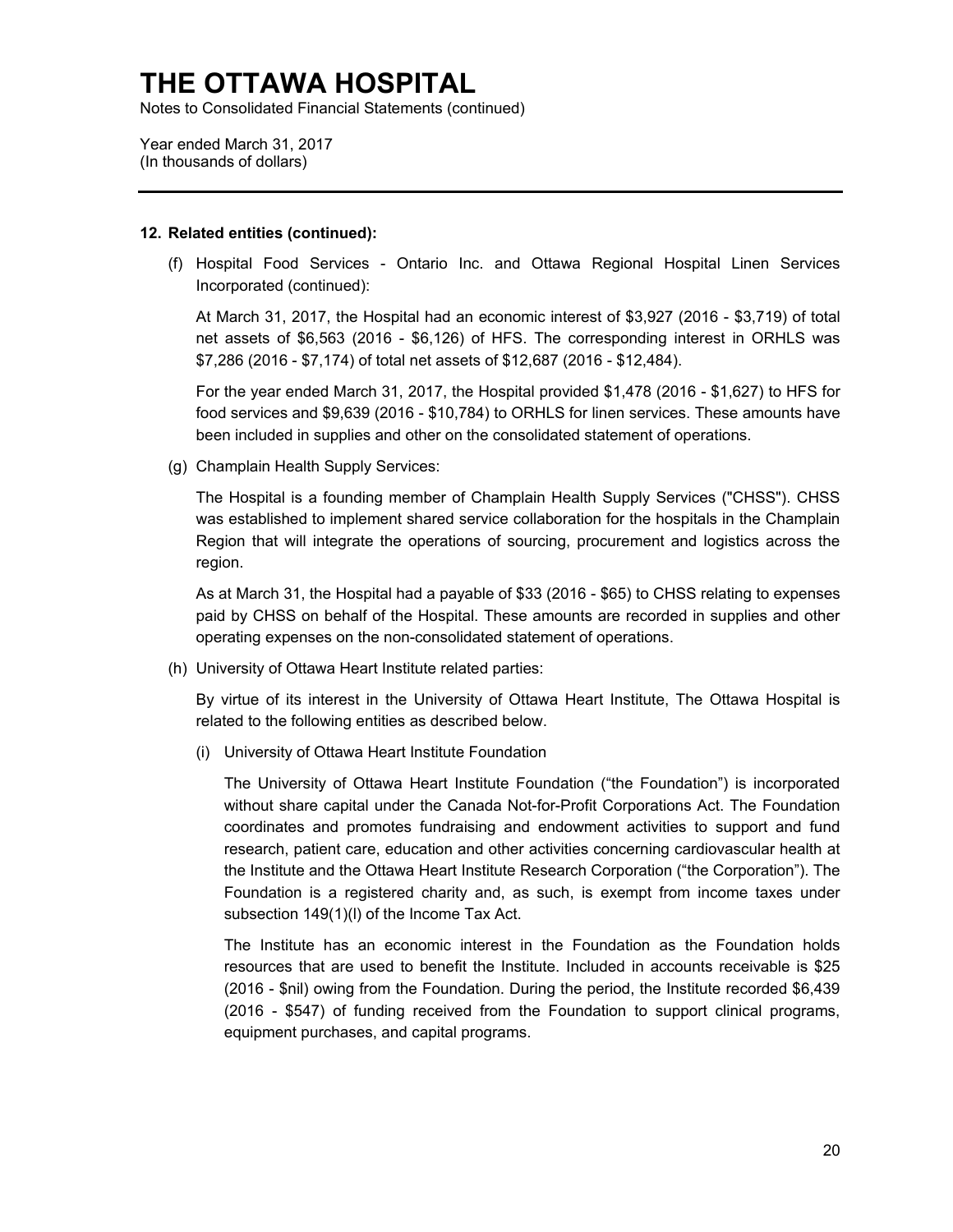Notes to Consolidated Financial Statements (continued)

Year ended March 31, 2017 (In thousands of dollars)

### **12. Related entities (continued):**

- (h) University of Ottawa Heart Institute related parties (continued):
	- (ii) Alumni and Auxiliary:

 the Alumni is to raise and receive funds to be distributed towards various programs and The Institute also is related to the Ottawa Heart Institute Alumni Association ("the Alumni") and the Heart Institute Auxiliary ("the Auxiliary"). The object of the Auxiliary and capital projects of the Institute, the Corporation and the Foundation. The Auxiliary and Alumni are tax-exempt entities created under the laws of Ontario.

(iii) Ottawa Heart Institute Research Corporation:

 research money to operate and maintain laboratories and a research facility. The Corporation is a registered charity and, as such, is exempt from income taxes under subsection 149(1)(l) of the Income Tax Act. In addition, the Corporation is classified as a non-profit corporation for scientific research and experimental development as defined in subsection 149(1)(l) of the Income Tax Act. The Corporation is incorporated without share capital under the Canada Not-for-Profit Corporations Act. The purpose of the Corporation is to conduct, acquire, solicit or receive

 The Institute has an economic interest in the Corporation. Included in accounts receivable is \$297 (2016 - \$280) relating to construction projects and other costs incurred relating to payroll and other support costs incurred by the Corporation. These amounts the Institute provided \$3,413 (2016 - \$4,220) of base funding in support of research to the Corporation. These amounts are recorded in supplies and other expenses on the on behalf of the Corporation. Included in accounts payable is \$1,336 (2016 - \$749) are non-interest bearing and have no specified terms of repayment. During the period, statement of operations.

These transactions are considered to be in the normal course of operations and are measured at the exchange amount.

|                                          |    | 2017     | 2016        |
|------------------------------------------|----|----------|-------------|
| Short-term investments                   | \$ | (281)    | \$<br>(109) |
| Accounts receivable                      |    | 12,731   | (11, 239)   |
| Inventories                              |    | 358      | 1,252       |
| Prepaid expenses                         |    | (3, 347) | (715)       |
| Accounts payable and accrued liabilities |    | (4,672)  | (22, 322)   |
| Deferred contributions                   |    | (3, 432) | (4,020)     |
| Net change in non-cash working capital   | S  | 1.357    | (37,153)    |

### **13. Net change in non-cash working capital:**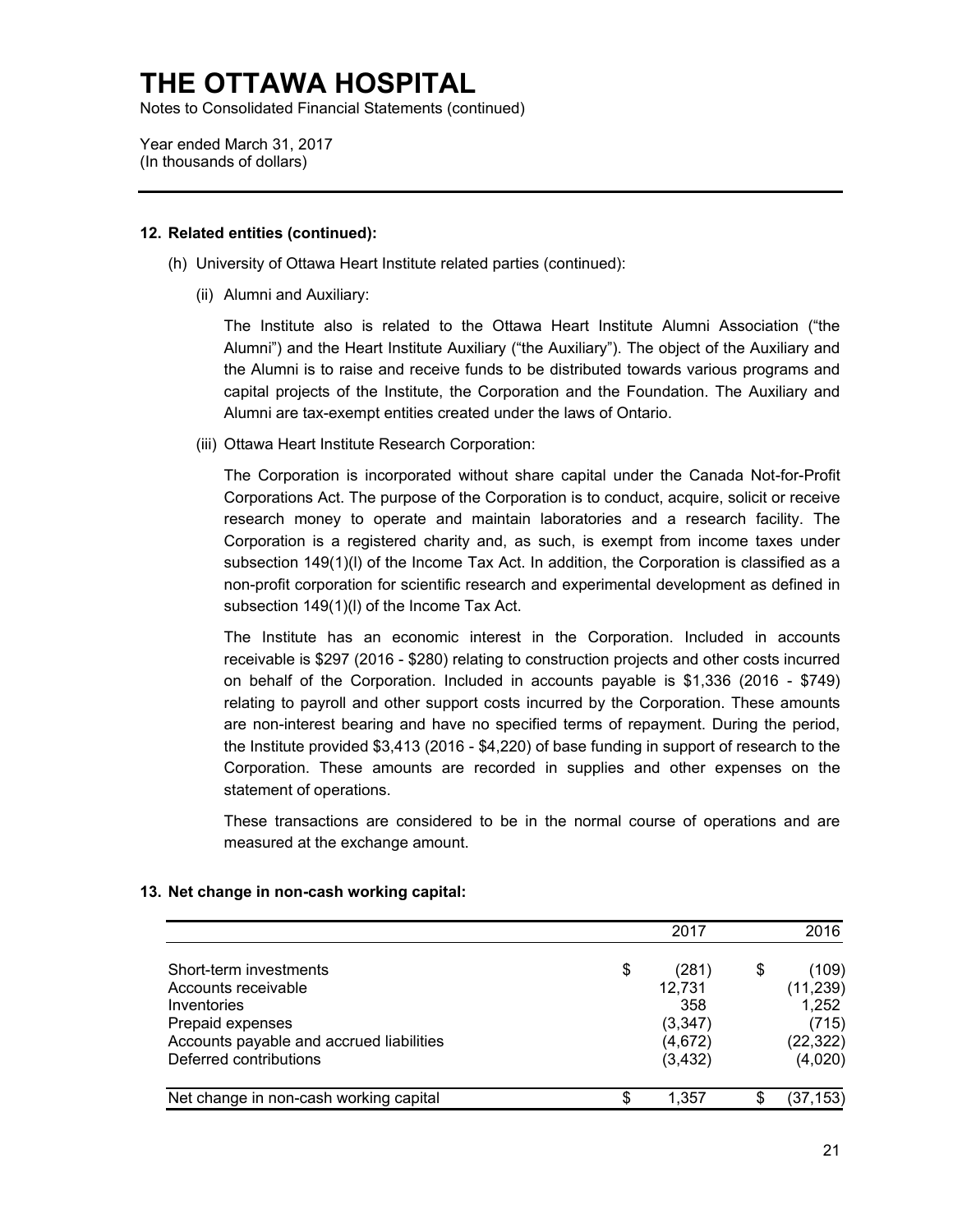Notes to Consolidated Financial Statements (continued)

 Year ended March 31, 2017 (In thousands of dollars)

#### **14. Commitments, contingencies and guarantees:**

- (a) The nature of the Hospital's activities is such that there is usually litigation pending or in process at any time. With respect to claims at March 31, 2017, management believes the Hospital has valid defenses and appropriate insurance coverage in place. In the event any claims are successful, management believes that such claims are not expected to have a material effect on the Hospital's financial position.
- (b) A group of hospitals, including the Hospital, have formed the Healthcare Insurance Reciprocal of Canada ("HIROC"). HIROC is registered as a Reciprocal pursuant to provincial indemnity insurance. HIROC facilitates the provision of liability insurance coverage to health care organizations in the provinces and territories where it is licensed. Subscribers pay annual premiums, which are actuarially determined, and are subject to assessment for losses which they were a subscriber. No such assessments have been made to March 31, 2017. Insurance Acts which permit persons to exchange with other persons reciprocal contracts of in excess of such premiums, if any, experienced by the group of subscribers for the year in
- (c) At March 31, 2017, HFS had \$4,501 (2016 \$5,870) outstanding on an available line of credit of \$6,043 (2016 - \$6,590), with the Hospital guaranteeing 48.1%. The guarantee continues until the loan, including accrued interest and fees, has been paid in full. In the event of any advance capital to HFS in accordance with its guarantee of the debt. At March 31, 2017, the \$2,165 (2016 - \$2,823). As at the date of the audit report, there has been no such request by breach of covenants associated with this line of credit, the Hospital may be required to Hospital's share of the potential debt repayment should HFS default on the line of credit is the debtor.
- directors or officers. The Hospital purchases directors' and officers' liability insurance that preclude the Hospital from making a reasonable estimate of the maximum potential amount that it will incur significant liability under these arrangements is remote and accordingly, no (d) To the extent permitted by law the Hospital indemnifies present and former directors and officers against certain claims that may be made against them as a result of their service as may be available in certain instances. The nature and likelihood of these arrangements the Hospital could be required to pay to counterparties. The Hospital believes the likelihood amount has been recorded in the consolidated financial statements for these guarantees.
- (e) At March 31, 2017, the Hospital has an environmentally contaminated site and has not recorded a liability for remediation costs as the probability and the measurement of such costs are indeterminable at this time.
- (f) At March 31, 2017, letters of credit totaling \$Nil (2016 \$36) were issued primarily to governmental authorities to guarantee fulfillment of the Hospital's obligations with respect to the installation of road, water, sewer and drainage improvements on Hospital-owned land.
- (g) The Hospital has construction in progress recorded in capital assets of \$38,622 at March 31, 2017 (2016 - \$27,372). The cost to complete this construction is estimated at \$166,753 (2016 - \$246,312).